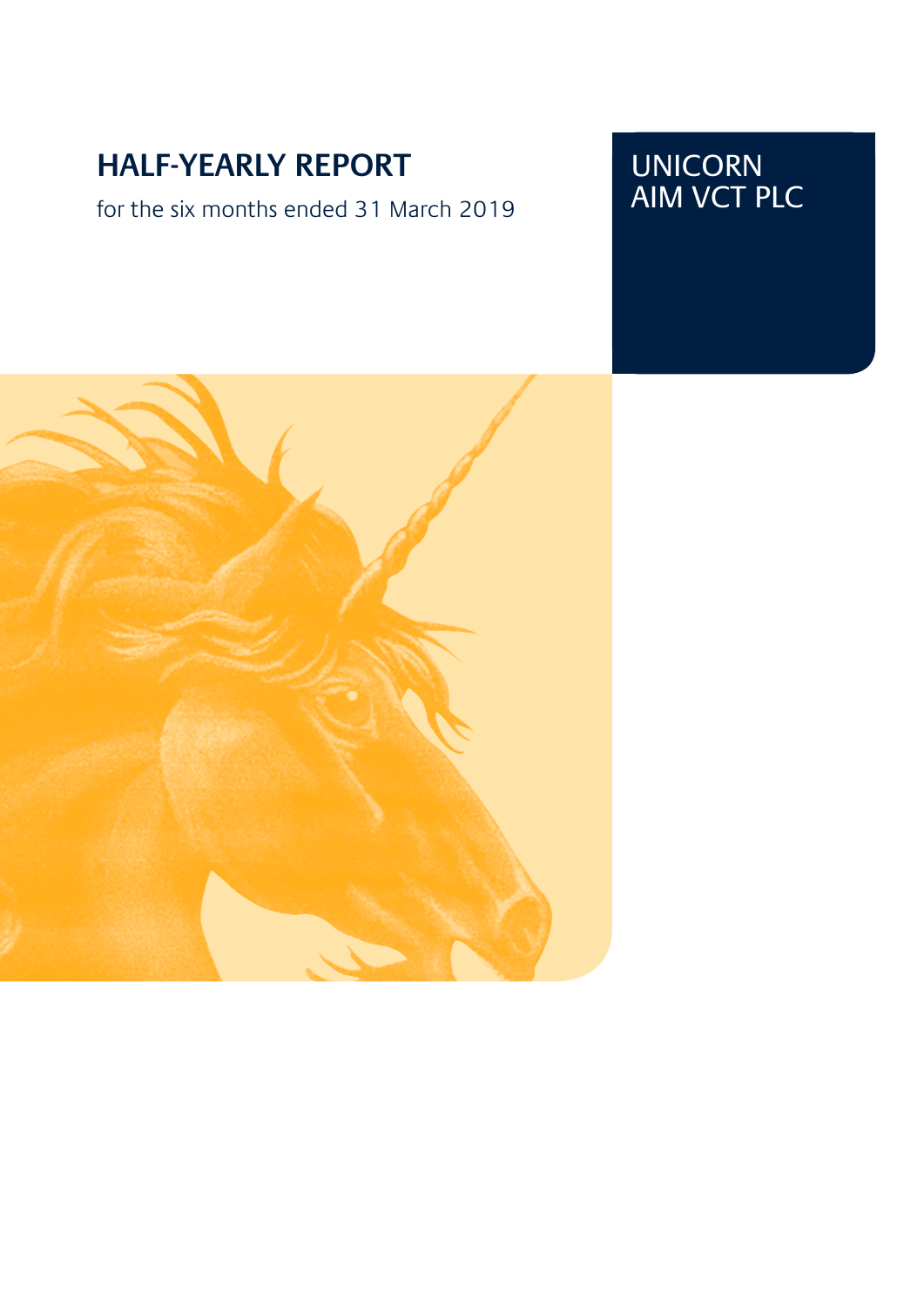# Investment Objective

The Company's objective is to provide Shareholders with an attractive return from a diversified portfolio of investments, predominantly in the shares of AIM quoted companies, by maintaining a steady flow of dividend distributions to Shareholders from the income as well as capital gains generated by the portfolio.

It is also the objective that the Company should continue to qualify as a Venture Capital Trust, so that Shareholders benefit from the taxation advantages that this brings. To achieve this at least 70% (80% for accounting periods commencing after 5 April 2019) of the Company's total assets are to be invested in qualifying investments of which 70% by VCT value (30% in respect of investments made before 6 April 2018 from funds raised before 6 April 2011) must be in 'eligible shares' which carry no preferential rights (save as permitted under VCT rules) to dividends or return of capital and no rights to redemption.

# Venture Capital Trust Status

The Company has satisfied the requirements for approval as a Venture Capital Trust (VCT) under section 274 of the Income Tax Act 2007 (ITA). It is the Directors' intention to continue to conduct the business of the Company so as to maintain compliance with that section.

# **Contents**

| Investment Objective                        | Inside front cover |
|---------------------------------------------|--------------------|
| <b>Financial Highlights</b>                 | 1                  |
| Chairman's Statement                        | 2                  |
| Investment Policy                           | 6                  |
| Management of the Company                   | 6                  |
| Unaudited Investment Portfolio Summary      | 7                  |
| Responsibility Statement,                   |                    |
| Principal Risks and Uncertainties and       |                    |
| Cautionary Statement                        | 9                  |
| <b>Unaudited Financial Statements</b>       | 10                 |
| Notes to the Unaudited Financial Statements | 15                 |
| Shareholder Information                     | 20                 |
| Corporate Information                       | 21                 |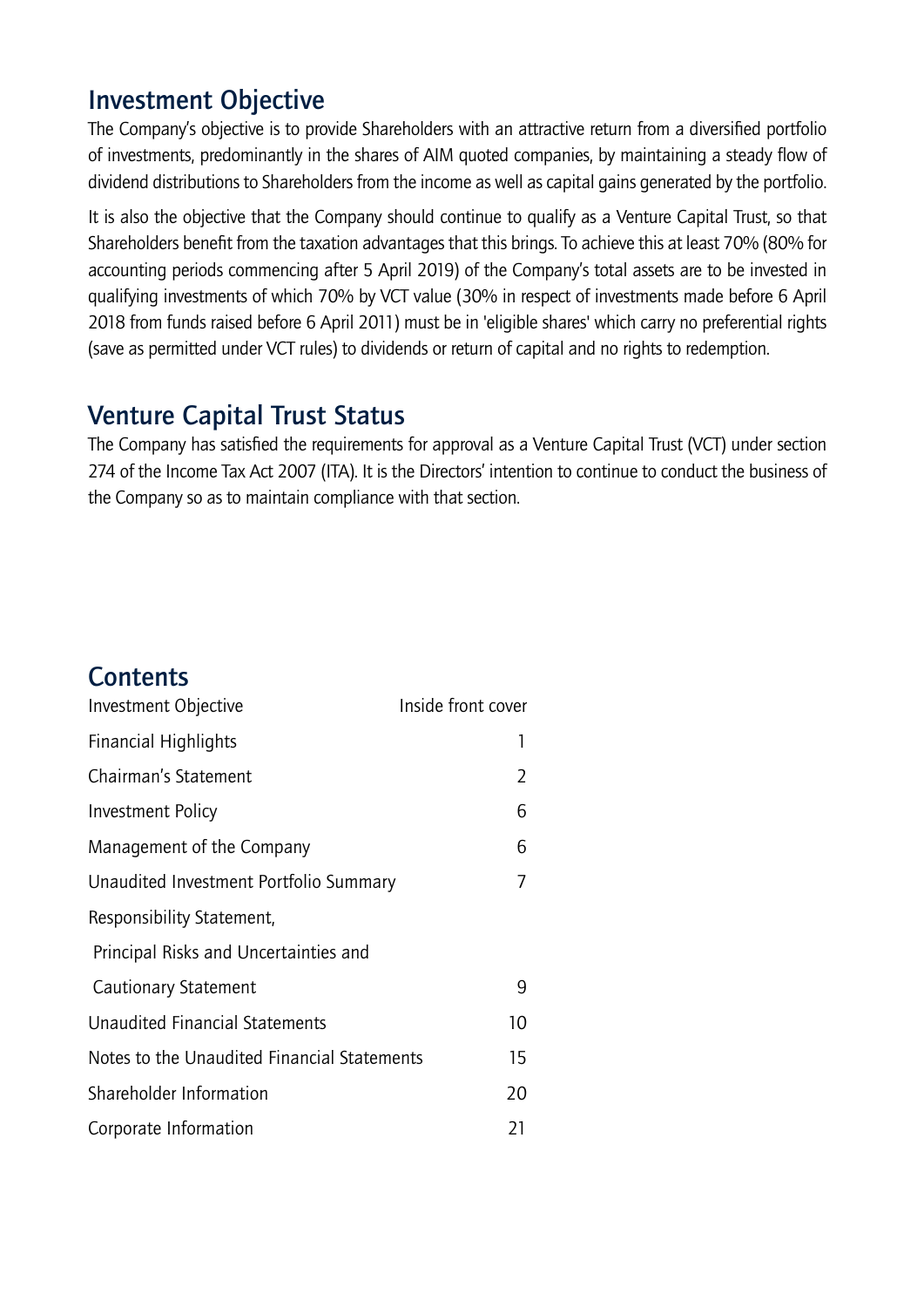# Financial Highlights

for the six months ended 31 March 2019

- £5.0 million of qualifying investments (£2.0 million new, £3.0 million follow-on) made in the period.
- $\blacksquare$  Offer for Subscription raised £10.4 million (after costs) by the period end.
- $\blacksquare$  Interim dividend of 3.0p declared for the 6 months ended 31 March 2019.

## Fund Performance

| <b>Ordinary Shares</b> | Shareholders'<br>Funds* | Net asset value<br>per share<br>(NAV) | <b>Cumulative</b><br>dividends<br>paid per<br>share** | <b>NAV total return</b><br>to Shareholders<br>since merger<br>per share** | <b>Share</b><br>price |
|------------------------|-------------------------|---------------------------------------|-------------------------------------------------------|---------------------------------------------------------------------------|-----------------------|
|                        | (£million)              | (p)                                   | (p)                                                   | (p)                                                                       | (p)                   |
| 31 March 2019          | 178.3                   | 144.4                                 | 51.5                                                  | 195.9                                                                     | 129.0                 |
| 30 September 2018      | 201.4                   | 171.8                                 | 48.0                                                  | 219.8                                                                     | 144.0                 |
| 31 March 2018          | 185.5                   | 156.4                                 | 45.0                                                  | 201.4                                                                     | 133.0                 |
| 30 September 2017      | 175.5                   | 163.1                                 | 41.5                                                  | 204.6                                                                     | 141.5                 |

\* Shareholders' funds/net assets as shown in the Statement of Financial Position on page 12.

\*\* Since the merger of the Company with Unicorn AIM VCT II on 9 March 2010 and merger of all former share classes.

## Portfolio Summary

Allocation of qualifying investments by market sector

|                                   | As at 31 March 2019 | As at 30 September 2018 |
|-----------------------------------|---------------------|-------------------------|
|                                   | $\frac{0}{0}$       | $\frac{0}{0}$           |
| Pharmaceutical & biotechnology    | 22.9                | 26.3                    |
| Software & computer services      | 21.0                | 19.6                    |
| Media                             | 9.3                 | 9.2                     |
| Healthcare equipment & services   | 8.0                 | 6.5                     |
| <b>Financial services</b>         | 7.8                 | 7.3                     |
| Industrial engineering            | 5.7                 | 4.7                     |
| Travel & leisure                  | 5.5                 | 5.0                     |
| Support services                  | 4.6                 | 6.0                     |
| Chemicals                         | 3.5                 | 3.1                     |
| Aerospace & defence               | 3.2                 | 3.0                     |
| Electronic & electrical equipment | 2.4                 | 2.9                     |
| Technology hardware & equipment   | 2.1                 | 2.3                     |
| Real estate investment & services | 1.9                 | 1.8                     |
| Automobiles & parts               | 1.8                 | 1.6                     |
| Industrial transportation         | 0.2                 | 0.5                     |
| Oil equipment & services          | 0.1                 | 0.1                     |
| Food & drug retailers             |                     | 0.1                     |
| Total                             | 100.0               | 100.0                   |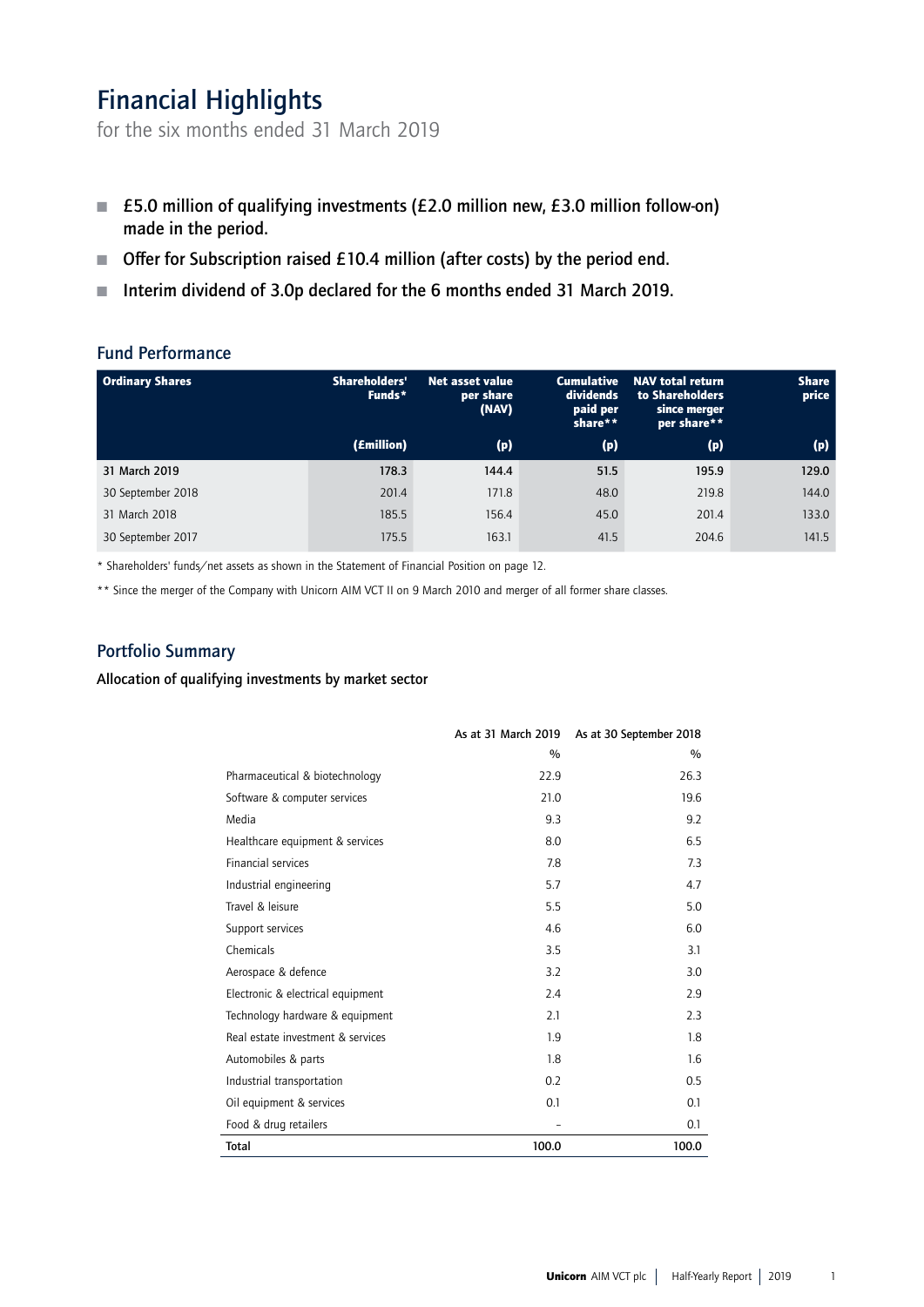## Chairman's Statement

I am pleased to present the unaudited Half-Yearly Report (the "Report") of the Company for the six month period ended 31 March 2019.

As at 31 March 2019, the Net Asset Value ("NAV") of the Company was 144.4 pence per share, which represents a decrease of 12.0 pence per share when compared with the end of the same period last year and is 27.4 pence per share lower than at the start of the current financial year on 1 October 2018. This decline in net asset value reflects the difficult equity market conditions experienced during the period under review, which were most pronounced during the final quarter of 2018. Encouragingly, since the start of 2019, UK equity markets have experienced a recovery, and this has been reflected in an improvement in the NAV to 155.7 pence per share at 31 May 2019.

Investor sentiment deteriorated markedly from the start of October 2018 as political divisions deepened over how best to implement Britain's exit from the European Union. In times of heightened volatility it is normal to see levels of risk aversion increase. This more cautious approach has been highlighted in recently published research by TIME Investments, a specialist in estate planning, in which it found that 23% of wealth managers and IFAs had been asked by their clients to de-risk their investment portfolios. A further 26% said that they are currently nervous of investing in equities. Of those advisers that participated in the survey, 75% cited concerns over the outcome of Brexit negotiations as being the main driver behind client nervousness.

Smaller quoted companies are particularly vulnerable during periods of political and economic uncertainty, often suffering more extreme price movements than larger more liquid companies. This performance differential was starkly illustrated in the period under review, with the Alternative Investment Market falling significantly further and faster than the main UK equity market. In the six months ended 31 March 2019, the FTSE AIM All-Share Index registered a total return of -16.0%, while the FTSE 100 Index delivered a total return of –1.1%, having recovered almost all the declines it experienced during the final quarter of 2018.

Given this backdrop, it is unsurprising that the performance of the Company was also adversely affected during the six month period under review. NAV per share decreased from 171.8 pence to 144.4 pence. After adding back the final dividend of 3.5 pence per share for the financial year ended 30 September 2018, which was paid in February 2019, this represents a total return for the period of -13.9%. In relative terms however, the absolute total return of the Company outperformed that of the FTSE AIM All-Share Index by 2.1%.

Although conditions have been challenging, it is nonetheless reassuring to note that the falls in value experienced by portfolio holdings have been predominantly market related rather than as a result of poor operational or financial delivery by underlying investments.

As noted previously, the introduction of more restrictive rules for Venture Capital Trusts, mean that new investment must be targeted at earlier stage businesses. The operational and financial performance of these newer, and less mature, VCT qualifying

investments has resulted in portfolio performance being rather more volatile than previously. It is therefore important to remind all Shareholders of the risks associated with venture capital investing and to again emphasise that any investment in the Company should be regarded as being relatively high risk and long term in nature.

It is also important however, to highlight some of the key strengths of your Company. Over many years, the Investment Manager has constructed a portfolio of investments operating across a diverse range of sectors that, at an individual level, have generally proven their ability to achieve and maintain growth in revenues and profits over extended periods. These companies, although diverse in the type of products and services they offer, tend to be cash generative, conservatively managed and often have an established history of making dividend payments. The income received from these more mature investments is making an important contribution to the sustainability of your Company's regular and attractive tax free dividends.

Therefore, while total returns may potentially become more volatile over shorter time periods, your Investment Manager nonetheless remains confident in delivering healthy capital returns over the longer term, while also being able to generate sufficient distributable reserves to enable the Board to declare a regular and reasonably predictable level of dividend payments to Shareholders.

#### Offer for Subscription

The recent Offer for Subscription was launched on 29 January 2019. The Offer was strongly supported and closed, fully subscribed, on 5 April 2019. The total raised, net of all costs, was £24.3 million and resulted in the issuance of 16,707,794 new shares. On behalf of the Board, I would like to welcome all new Shareholders and to thank existing Shareholders for their continued support.

#### Share Buybacks

Between 1 October 2018 and 31 March 2019, the Company bought back 809,023 of its own Ordinary Shares for cancellation, at an average price of 129.3 pence per share including costs. At 31 March 2019, there were 123,461,320 Ordinary Shares in issue.

## Dividends

In accordance with the policy adopted in the 2017/18 financial year, the Board has declared an interim dividend of 3.0 pence per share, for the half year ended 31 March 2019. This interim dividend will be paid on 9 August 2019, to Shareholders on the register on 19 July 2019. The shares will be quoted ex-dividend on 18 July 2019. As in previous years, dividend decisions remain subject to a number of factors including; market conditions, satisfactory performance, availability of cash and distributable reserves.

## Dividend Investment Scheme

The Company has previously sought the views of Shareholders on offering a scheme whereby dividends can be reinvested into new shares in the Company rather than being paid out in cash. We will provide details to Shareholders of this option when we distribute the dividend in August 2019 with a view to implementing the scheme for the payment of the final dividend in early 2020.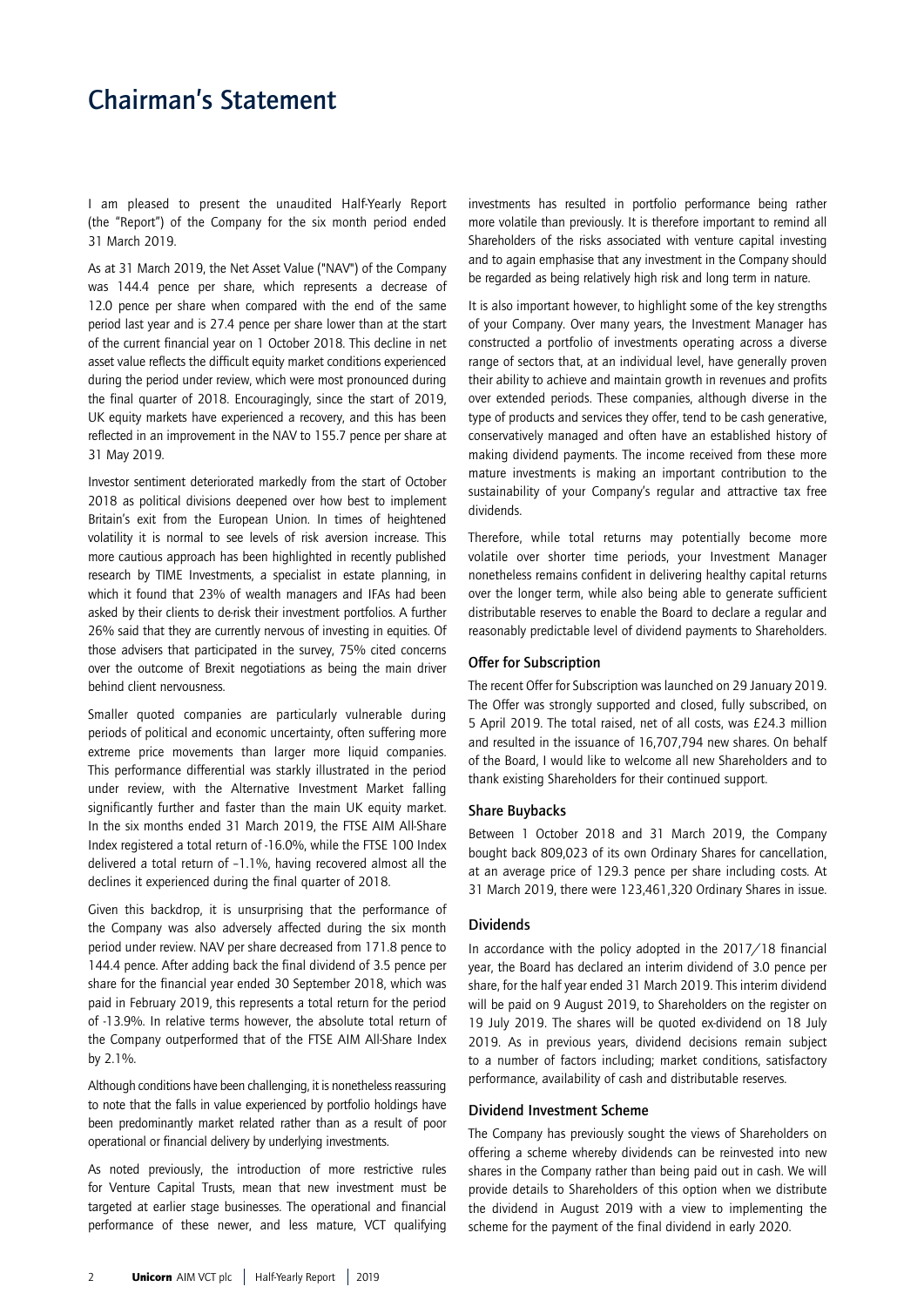#### Investment Performance

A review of the most meaningful contributions to performance in absolute terms (both positive and negative) follows, with share price change during period shown in brackets:-

Abcam (-20.7%) is a life sciences company providing highly specialised antibodies and other products to research laboratories and clinical communities worldwide. In March 2019, Abcam announced interim results for its financial half-year ended 31 December 2018, which reported total revenue growth in the period of 10.8% to £124.7 million and an increase of 5.2% in adjusted diluted earnings per share to 16.3 pence. Gross profit margins remained steady at 70.2%, but the group's operating margin declined from 29.1% to 26.8% as costs increased following a period of investment in the business to support future growth. Growth over the short-term is now expected to be slightly weaker than previously forecast, partly due to continued softness in the Japanese market. In addition, achieving sustained growth in Abcam's custom products & licensing business is taking longer than anticipated. The company has arranged a £200 million revolving credit facility, signalling that it may seek to make further acquisitions, alongside its organic growth strategy. The group's cash generation remains strong, with £83.2 million of net cash on the Balance Sheet at the period end. Abcam's share price declined sharply in the broad market sell-off that occurred in the final quarter of 2018, but encouragingly, has recovered in value by approximately 30% from its low point reached on 20 December 2018.

AB Dynamics (+29.1%) supplies advanced testing systems to the global automotive manufacturing industry, designed to assist research and development and improve production quality control. In its results for the financial year ended 31 August 2018, AB Dynamics reported strong growth in revenues of 51% to £37.1 million, while basic earnings per share increased by 74% to 36.3 pence. Continued strong cash generation resulted in a net cash position of £15.9 million at the financial year end and the Board have therefore proposed a 10% increase in the final dividend to 2.2 pence per share. AB Dynamics continues to experience good order growth and the new Chief Executive is planning increased investment in new product development and operational capability in order to meet anticipated future demand. AB's recent trading update confirmed further growth in revenues and profits in the first six months of its current financial year, driven by demand for a market leading testing product that supports the development of Advanced Driver Assistance Systems (ADAS).

Anpario (-31.3%) is an international producer and distributor of high performance natural feed additives for animal health, hygiene and nutrition. In March 2019, Anpario released financial results for the year ended 31 December 2018, which recorded strong growth in profits of 34% to £4.0 million. Growth in profits was achieved despite group sales declining modestly to £28.3 million. Product sales were impacted by challenging economic conditions in Latin America, where revenues declined by 21%, and in China, where, due to the outbreak of African Swine Flu, revenues fell by 11% compared to the prior year. Costs were carefully controlled however, and the business remained cash generative, despite investing

in additional inventory and materials to reduce potential Brexit related risks. The proposed final dividend was increased by 11% to 5.0 pence per share.

Augean (+81.1%) is one of the UK's leading specialist waste management businesses. In its financial results for the year ended 31 December 2018, Augean reported a significant recovery in profitability, with adjusted pre-tax profits increasing by 69% to £11.4 million. The improved financial results were a result of strong underlying trading, successful implementation of cost savings and the disposal of an unprofitable business division. This resulted in a significant improvement in free cash flow generation and a net cash position at the financial year end of £8.2 million, compared to net debt of £10.8 million in the prior year. For the past 18 months, Augean has been legally challenging a series of HMRC assessments related to the alleged historic under-payment of landfill tax. The sums involved are significant. In total, HMRC has issued final assessments amounting to £26.7 million (excluding interest) and, while Augean continues to pursue all available legal channels to challenge these assessments, a negative outcome will obviously have serious implications for the business. In the meantime, Augean has reported a strong start to its current financial year with further growth expected in its key energy from waste and oil rig decommissioning markets.

Avacta Group (+42.0%) is an early-stage technology company involved in the pre-clinical biotech sector that has developed a disruptive platform called Affirmer. The technology platform behind Affirmer supports the manufacture of reagents and therapeutics that are designed to be a low cost and more effective alternative to the use of antibodies in immunotherapy treatments for cancer patients. Affirmer's range of non-antibody binding proteins has also been engineered for a wide range of applications where the use of antibodies has limitations. In December 2018, Avacta announced that it had signed an agreement with LG Chem Life Sciences, to develop Affimer therapeutics for oncology and the treatment of inflammatory diseases. The agreement provides for upfront and near-term milestone payments, plus longer-term clinical development milestones with a potential value of \$180 million. Avacta has now commenced the early-stage optimisation of various drug candidates, whose development may benefit from the deployment of Affirmer technology. The recently announced development partnership with LG is a strong validation of the potential of the Affimer platform.

Communisis (+35.0%) is an integrated business services company which provides marketing and corporate customer communication strategies. In October, Communisis announced that it had reached agreement on the terms of an offer to be acquired by OSG Group Holdings. Shareholders received 71 pence per share, representing a c.40% premium to the last closing share price on the date prior to the announcement of the offer. The offer valued Communisis at approximately £154 million and crystallised a meaningful capital gain on original investment cost.

Keywords Studios (-40.7%) is a provider of technical services to the global video games industry. During 2018, Keywords successfully completed and integrated eight acquisitions, in line with its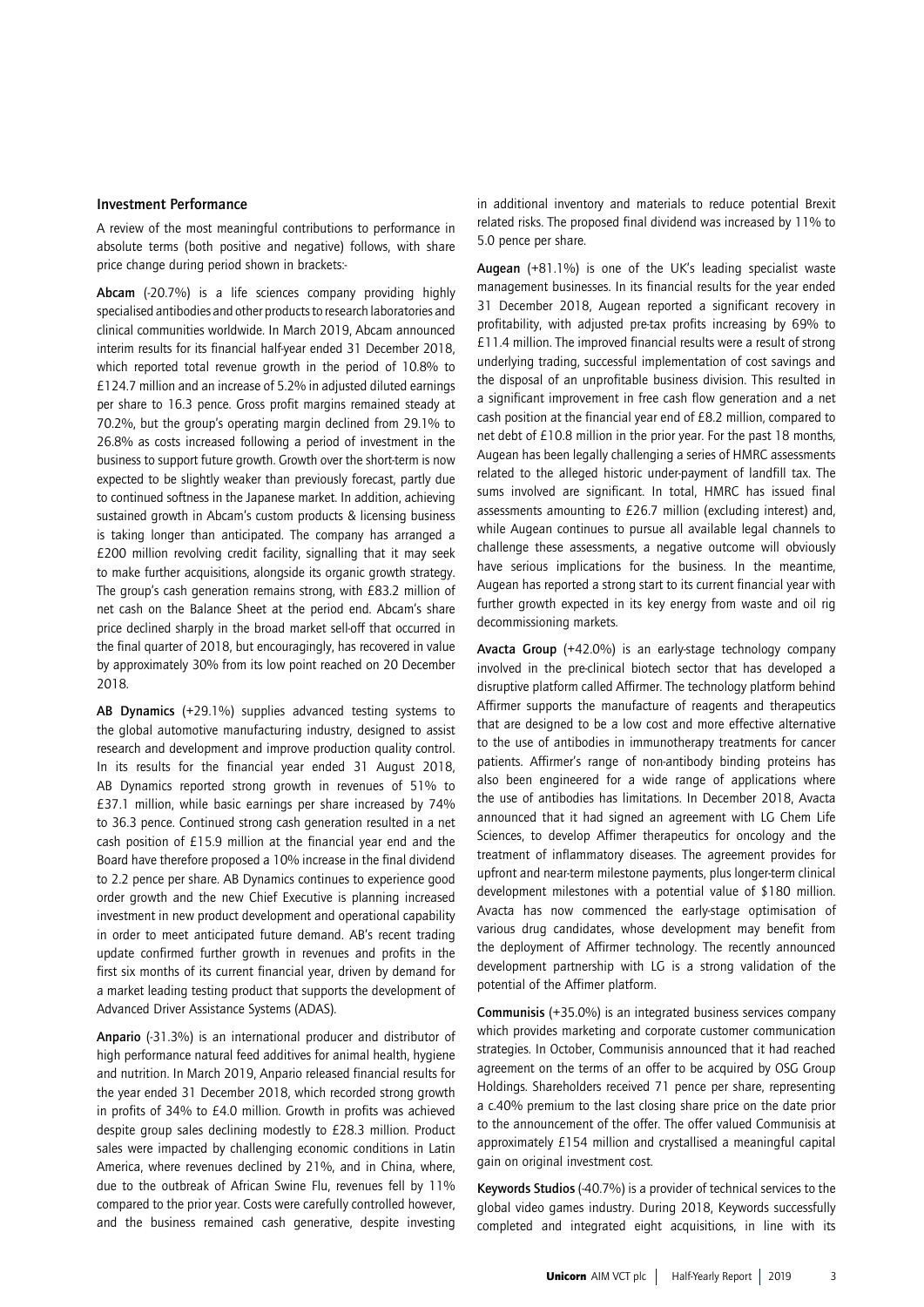## Chairman's Statement *(continued)*

established acquisitive growth strategy. Financial results for the year ended 31 December 2018, confirm that Keywords continues to achieve strong growth. Organic revenues grew by 10%, while total sales for the year were 66% higher at €250.8 million, which translated into an increase in adjusted pre-tax profit of 65% to €37.9 million. Earnings grew by 53% to €0.48 per share, while dividends were increased by 10% to 1.6 pence per share. Despite this impressive growth, shares in Keywords Studios fell sharply during the fourth quarter of 2018, as its value declined in line with many AIM listed growth and technology companies.

MaxCyte (-17.8%) is a cell-based medicines and life sciences company that has developed a patented, high-performance, cell-engineering platform, which is increasingly being used by biopharmaceutical companies engaged in drug discovery, particularly in the field of cell therapy, gene editing and immunooncology. MaxCyte issued a trading update in January 2019 covering the financial year ended 31 December 2018, which confirmed that revenues increased by 19% to \$16.7 million, benefitting from an acceleration in growth during the secondhalf of the year. MaxCyte remains focused on developing its high value CARMA platform, which is a unique and proprietary form of cell therapy. During the period, the first patient in Phase 1 of MaxCyte's clinical trial designed to treat solid cancer tumours was successfully dosed. In March, MaxCyte also announced that it had expanded its relationship with Kite Pharmaceuticals, a company owned by Gilead Sciences. Gilead Sciences is a USbased biopharmaceutical business currently valued at around \$80 billion. MaxCyte's agreement with Kite involves collaboration on multi-drug clinical research and represents a significant endorsement of MaxCyte's evolving technologies. In order to further progress its therapy pipeline and advancement of its CARMA pipeline, MaxCyte recently raised a further £10 million from investors. The Company maintained its equity stake in MaxCyte by participating in this most recent fund raise.

Tracsis (-10.7%) is a provider of software and services for the traffic data and transportation industry. In November, Tracsis released final results for its financial year ended 31 July 2018, which confirmed total revenue growth of 16% to £39.8 million and 9% growth in adjusted earnings per share to 25.5 pence. Growth was particularly strong in rail technology & services, with this division benefitting from the award of a large contract from a major train operating company. In January 2019, Tracsis announced that it had also secured a significant five year agreement with another major train operating company for its TRACS Enterprise product. This agreement is expected to lead to significant recurring revenue growth in future years. Finally, in March 2019, Tracsis released a trading update confirming that trading over the six month period to 31 January 2019 was in line with expectations and ahead of the prior year period. A new CEO, Chris Barnes, has been recruited to replace John McArthur who had previously announced his intention to step down, having spent the last fourteen years building the business.

ULS Technology (-40.4%) is a provider of an online "business to business" software platform for the UK conveyancing and financial intermediary markets. In December, ULS announced its interim

results for the six months ended 30 September 2018, which recorded modest growth of 3% in revenues to £15.8 million and an increase of 7% in adjusted earnings per share. ULS's operating performance was encouraging in the face of a challenging UK housing market, with the company gaining market share in both transactional and re-mortgage instructions. ULS has recently completed the development of a new product called DigitalMove, a fully electronic software platform that enables home buyers to communicate with their conveyancer in an efficient, user friendly and secure environment. ULS's share price came under severe pressure in October, as the company warned that further weakness in UK house transactions was likely to impact on the Group's results in the second half-year period.

In absolute terms, the six largest detractors from performance, as highlighted above, delivered, in aggregate, an unrealised capital loss of £13.1 million. Of these six businesses, only ULS Technologies announced a significant profit warning in the period under review.

Given the difficult market conditions experienced during the period, positive contributions from investee companies were limited. The four best performing stocks, as reported on above, delivered unrealised capital gains amounting to £3.1 million in total.

## Investment Activity

In view of the unusually volatile conditions experienced, investment activity has been subdued in the period under review. Two new VCT qualifying investments, Phynova and RenalytixAI, were completed in the six months to the end of March.

Phynova is a privately owned life sciences company that develops proprietary natural healthcare products from active compounds found in plants.

RenalytixAI is a business specialising in the development of artificial intelligence enabled clinical decision tools, designed to improve risk assessment and clinical care in kidney disease, which is currently one of the larger and more costly medical conditions globally.

In total, £2 million was allocated to these new VCT qualifying investments.

Follow-on investments were made in a number of existing investments, which remained eligible for further State Aided funding. In total, £3.0 million of new capital was allocated to these investee companies in order to help facilitate their expansion plans.

In aggregate, almost £4.3 million was raised from the partial disposal of a number of holdings during the period. The purpose of such disposals is threefold; to ensure stock specific risk is contained, to lock in capital profits for future distribution to Shareholders via dividend payments and finally to help manage liquidity requirements. Two further investments; Communisis and Sinclair Pharma, were acquired by trade buyers during the period realising total proceeds of £2.3 million and a realised capital gain of £0.5 million. Non-qualifying holdings in Arbuthnot Banking Group, Mears Group and Science Group were also disposed of in full in the period under review, raising £2.9 million in aggregate and crystallising a total capital gain of £0.9 million.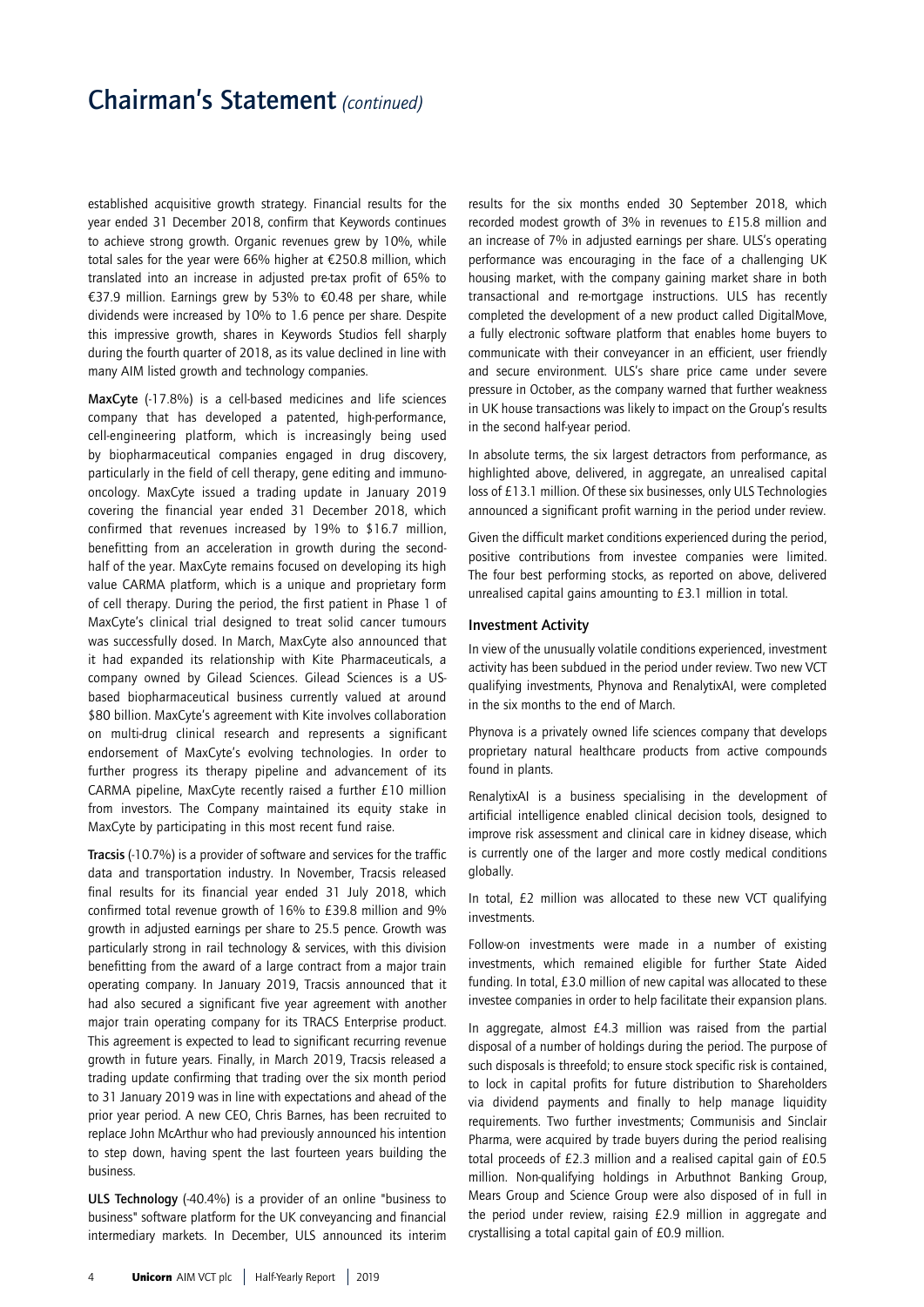## Material Transactions

Other than the Offer for Subscription, Share Buybacks and the purchase and sale of investments described above, there were no material transactions in the six month period ended 31 March 2019.

## VCT Status

The Company remains above the VCT qualifying threshold required by HM Revenue & Customs, with approximately 79% of total assets by VCT value being invested in VCT qualifying companies. The Company has complied with all other HM Revenue & Customs regulations, and your Board has been advised by PWC that the Company has maintained its Venture Capital Trust status. As noted previously, the minimum percentage of total assets required to be held in VCT qualifying shares has increased from 70% to 80% for accounting periods starting after 5 April 2019.

## **Outlook**

In overall terms, the rate of growth in the UK economy continues to slow, and although unemployment remains at multi-year lows, the outlook for British businesses and their employees is arguably deteriorating. The most recent economic data released by the Office for National Statistics ("ONS") was not particularly encouraging in that it highlighted short term stockpiling as being the key reason behind the modest 0.2% rate of growth recorded in the UK economy during February.

The failure of our elected politicians to secure any form of agreed implementation of the vote to leave the European Union has created a vacuum, which has currently resulted in any Brexit decision being deferred, possibly until the end of October 2019. Heightened and sustained levels of political and economic uncertainty rarely result in positive business sentiment or stockmarket performance, so the sooner the Brexit issue is resolved, the more likely that investor confidence will return. In the meantime, uncertainty is creating an environment that discourages both consumer spending and business investment, which is potentially damaging to the UK economy over the longer term.

On a more positive note, the majority of companies held in the portfolio continue to trade well and management teams appear increasingly aware of the importance of prudently managing market expectations. The Investment Manager will retain focus on identifying reasonably valued and well managed businesses in which to invest that, wherever possible, offer value enhancing products and services to their customers in emerging and growing sectors of the economy.

### Conclusion

Given the challenging market conditions experienced in the period under review, together with an increasingly uncertain economic and political outlook, it is heartening that our most recent Offer for Subscription was fully subscribed, attracting strong support from both existing Shareholders and new investors. The new monies raised will enable the Investment Manager to continue the established and successful strategy of selectively enhancing and developing the existing portfolio of investments, while providing much needed capital to emerging 'scale-up' businesses, which, in turn, should create further employment opportunities and, over time, generate meaningful additional tax revenues for HM Treasury.

The investment portfolio consists of a diverse range of companies operating across a broad spectrum of sectors. In the majority of cases, the trading performance of these businesses has remained resilient. Despite the continuing uncertainty surrounding Britain's exit from the European Union, many of the portfolio companies continue to generate growth in both sales and profits. As a consequence, balance sheets have generally been strengthening, which in many cases has allowed dividend distributions to increase. Encouragingly, most management teams also continue to express confidence about the longer term prospects for their businesses.

In share price terms, a larger than usual number of investee companies disappointed during the period under review. As previously noted however, it is reassuring that the overall performance of the Company in the half year to 31 March 2019 has been relatively resilient, especially when compared to that of the FTSE AIM All-Share Index.

Despite significant and growing economic and political uncertainties, UK equity markets have experienced a sustained recovery during the first five months of 2019. The FTSE All-Share Index generated a positive total return of 8.9% between the start of January and the end of May, while the FTSE AIM All-Share Index increased in value by 12.5% over the same period. Pleasingly, the Company also performed strongly over this time period, with Net Asset Value reaching 155.7 pence per share as at 31 May, which represents a total return of 12.4% since the start of the current calendar year. In the absence of a significant deterioration in equity market or economic conditions, the portfolio appears well placed to deliver positive returns during the second half of the current financial year.

As reported in my statement in the Annual Report to 30 September 2018 the Board was awaiting the publication of the AIC Code of Corporate Governance, which was subsequently published in February 2019. Following the AIC Code does not require the Company to make any immediate changes to its composition however, as part of its review on tenure and succession planning it was decided to make a new appointment to the Board. On 10 June 2019 the Company was pleased to announce the appointment of Tim Woodcock as a new Non-Executive Director to the Board. Furthermore, it is my intention to step down as Chairman of the Board in 12 months' time.

Peter Dicks Chairman 14 June 2019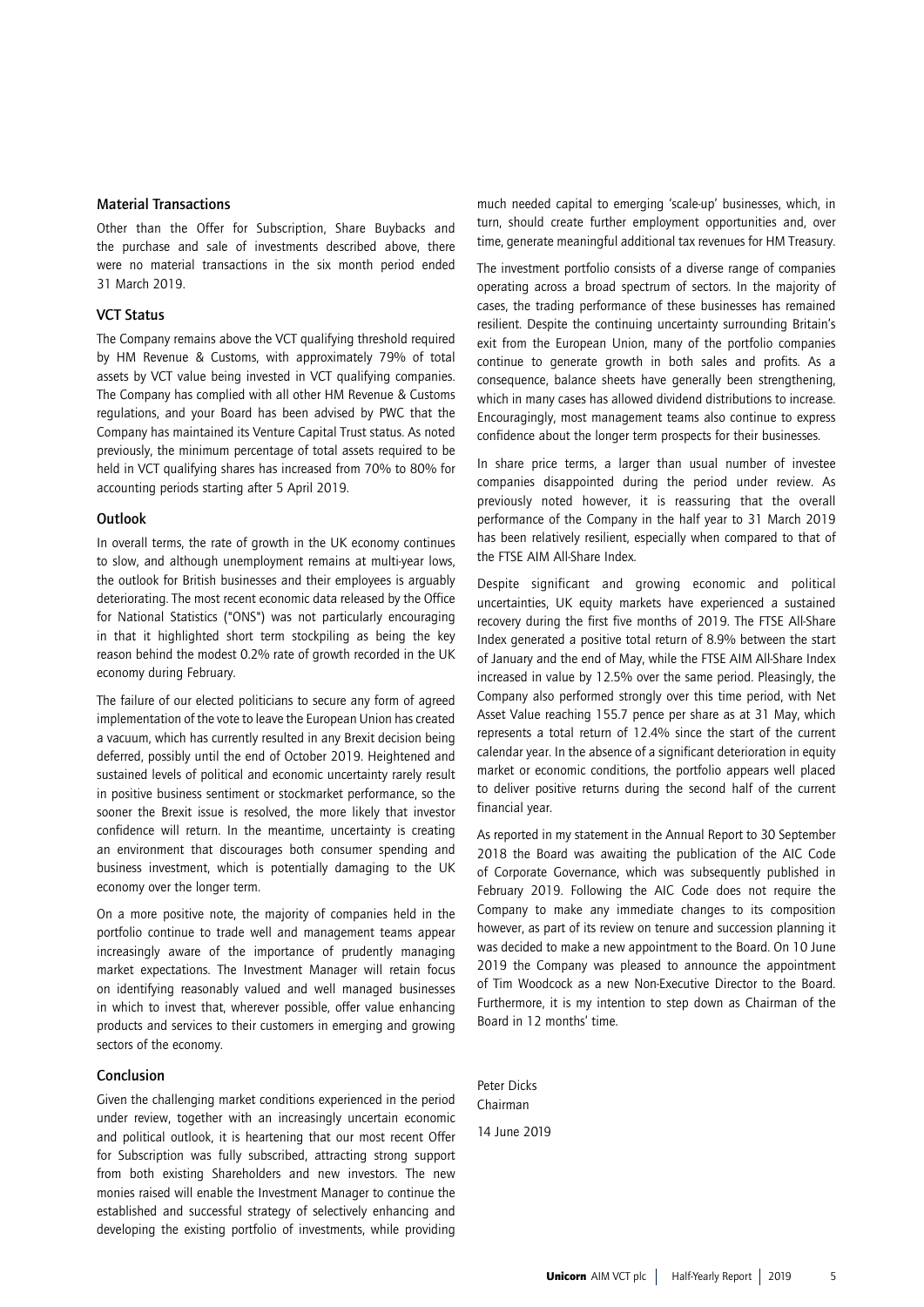## Investment Policy

In order to achieve the Company's investment objective, the Board has agreed an investment policy which requires the Investment Manager to identify and invest in a diversified portfolio, predominantly of VCT qualifying companies quoted on AIM that display a majority of the following characteristics:

- $\triangleright$  experienced and well-motivated management;
- $\triangleright$  products and services supplying growing markets;
- $\geq$  sound operational and financial controls; and
- $\triangleright$  potential for good cash generation to finance ongoing development and support for a progressive dividend policy.

Asset allocation and risk diversification policies, including maximum exposures, are to an extent governed by prevailing VCT legislation. No single holding may represent more than 15% (by VCT value) of the Company's total investments and cash, at the date of investment.

There are a number of VCT conditions which need to be met by the Company which may change from time to time. The Investment Manager will seek to make qualifying investments in accordance with such requirements.

#### Asset mix

Where capital is available for investment while awaiting suitable VCT qualifying opportunities, or is in excess of the 70% VCT qualification threshold (80% from 6 April 2019), it may be held in cash or invested in money market funds, collective investment vehicles or non-qualifying shares and securities of fully listed companies registered in the UK.

#### Borrowing

To date the Company has operated without recourse to borrowing. The Board may however consider the possibility of introducing modest levels of gearing up to a maximum of 10% of the adjusted capital and reserves, should circumstances suggest that such action is in the interests of Shareholders.

## Management of the Company

The Board has overall responsibility for the Company's affairs including the determination of its investment policy. Risk is spread by investing in a number of different businesses across different industry sectors. The Investment Manager is responsible for managing sector and stock specific risk and the Board does not impose formal limits in respect of such exposures. However, in order to maintain compliance with HMRC rules and to ensure that an appropriate spread of investment risk is achieved, the Board receives and reviews comprehensive reports from the Investment Manager on a monthly basis. When the Investment Manager proposes to make any investment in an unquoted company, the prior approval of the Board is required. The Board continues to take the need for transparency and independence seriously. When a conflict arises involving a relationship between any Director and an investee or proposed investee company that Director abstains from any discussion or consideration on any such investment by the Company.

The Administrator, ISCA Administration Services Limited, provides Company Secretarial and Accountancy services to the Company.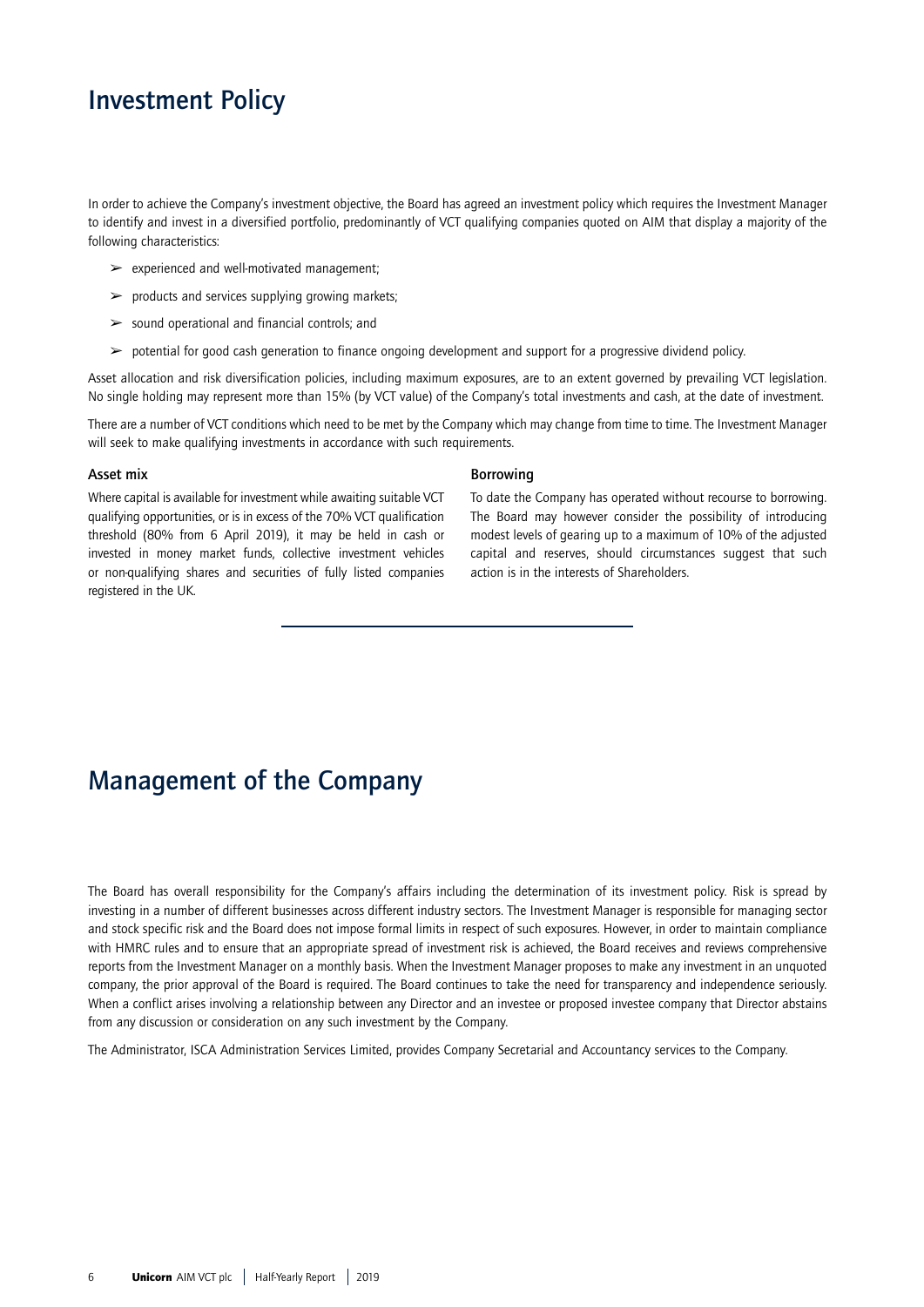# Unaudited Investment Portfolio Summary

as at 31 March 2019

| AIM quoted investments<br>Abcam<br>1,241<br>14,150<br>7.9<br>1,500<br>10,395<br>5.8<br><b>Tracsis</b><br>Mattioli Woods<br>1,626<br>7,482<br>4.2<br>3.6<br>Anpario<br>1,516<br>6,400<br>3,617<br>5,706<br>3.2<br>MaxCyte<br>878<br>$2.5$<br>Tristel<br>4,415<br>City Pub Group<br>2,250<br>4,354<br>2.4<br>Cohort<br>1,278<br>4,320<br>2.4<br>801<br>AB Dynamics<br>3,967<br>2.2<br>3,759<br>Access Intelligence<br>3,232<br>2.1<br>Bonhill<br>3,335<br>3,160<br>1.9<br>996<br>3,320<br>Avingtrans<br>1.9<br>303<br>Keywords Studio<br>2,848<br>1.6<br>Directa Plus<br>3,400<br>2,736<br>1.5<br>2,625<br><b>ULS Technology</b><br>1,500<br>1.5<br>Surface Transforms<br>2,646<br>2,432<br>1.4<br>Idox<br>1,242<br>2,313<br>1.3<br>Sanderson Group<br>1,360<br>2,211<br>1.2<br>Animalcare Group<br>2,401<br>1,939<br>1.1<br>985<br>1,689<br>1.0<br>Instem<br>RenalytixAl<br>1,500<br>0.9<br>1,673<br>1,883<br><b>Belvoir Lettings</b><br>1,610<br>0.9<br>2,000<br>Osirium Technologies<br>1,568<br>0.9<br>Angle<br>1,385<br>1,523<br>0.9<br>Creo Medical<br>1,000<br>1,520<br>0.9<br>Trackwise Designs<br>1,750<br>1,500<br>0.8<br><b>VR</b> Education<br>1,588<br>1,429<br>0.8<br>1,000<br>Avacta<br>1,400<br>0.8<br>Hardide<br>1,832<br>1,329<br>0.7<br>1,400<br><b>Stride Gaming</b><br>1,326<br>0.7<br>LightwaveRF<br>2,216<br>1,246<br>0.7<br><b>ECSC Group</b><br>2,420<br>1,232<br>0.7<br>Quixant<br>648<br>1,168<br>0.7<br>431<br>0.6<br><b>HML Holdings</b><br>1,036<br>436<br>880<br>$0.5\,$<br>Surgical Innovations Group<br>Immotion<br>1,500<br>871<br>0.5<br>1,500<br>Falanx Group<br>817<br>0.5<br>Microsaic Systems<br>1,500<br>750<br>0.4<br>Vianet<br>725<br>719<br>0.4<br>Totally<br>3,106<br>703<br>0.4<br>Synnovia<br>655<br>655<br>0.4<br>Wey Education<br>2,150<br>616<br>0.3<br>Driver Group<br>552<br>586<br>0.3<br>500<br>Omega Diagnostics Group<br>542<br>0.3<br>Escape Hunt<br>1,234<br>521<br>0.3<br>Pressure Technologies<br>1,140<br>482<br>0.3<br>393<br>477<br>Redcentric<br>0.3<br>14,402<br>25 investments each valued at less than 0.3% of net assets<br>3,954<br>2.2<br>86,778<br>122,529<br>68.8 | <b>Qualifying investments</b> | <b>Book cost</b><br>£'000 | <b>Valuation</b><br>£'000 | $%$ of net<br>assets by<br>value* |
|----------------------------------------------------------------------------------------------------------------------------------------------------------------------------------------------------------------------------------------------------------------------------------------------------------------------------------------------------------------------------------------------------------------------------------------------------------------------------------------------------------------------------------------------------------------------------------------------------------------------------------------------------------------------------------------------------------------------------------------------------------------------------------------------------------------------------------------------------------------------------------------------------------------------------------------------------------------------------------------------------------------------------------------------------------------------------------------------------------------------------------------------------------------------------------------------------------------------------------------------------------------------------------------------------------------------------------------------------------------------------------------------------------------------------------------------------------------------------------------------------------------------------------------------------------------------------------------------------------------------------------------------------------------------------------------------------------------------------------------------------------------------------------------------------------------------------------------------------------------------------------------------------------------------------------------------------------------------------------------------------------------------------------------------------------------------------------------------------------------------------------------|-------------------------------|---------------------------|---------------------------|-----------------------------------|
|                                                                                                                                                                                                                                                                                                                                                                                                                                                                                                                                                                                                                                                                                                                                                                                                                                                                                                                                                                                                                                                                                                                                                                                                                                                                                                                                                                                                                                                                                                                                                                                                                                                                                                                                                                                                                                                                                                                                                                                                                                                                                                                                        |                               |                           |                           |                                   |
|                                                                                                                                                                                                                                                                                                                                                                                                                                                                                                                                                                                                                                                                                                                                                                                                                                                                                                                                                                                                                                                                                                                                                                                                                                                                                                                                                                                                                                                                                                                                                                                                                                                                                                                                                                                                                                                                                                                                                                                                                                                                                                                                        |                               |                           |                           |                                   |
|                                                                                                                                                                                                                                                                                                                                                                                                                                                                                                                                                                                                                                                                                                                                                                                                                                                                                                                                                                                                                                                                                                                                                                                                                                                                                                                                                                                                                                                                                                                                                                                                                                                                                                                                                                                                                                                                                                                                                                                                                                                                                                                                        |                               |                           |                           |                                   |
|                                                                                                                                                                                                                                                                                                                                                                                                                                                                                                                                                                                                                                                                                                                                                                                                                                                                                                                                                                                                                                                                                                                                                                                                                                                                                                                                                                                                                                                                                                                                                                                                                                                                                                                                                                                                                                                                                                                                                                                                                                                                                                                                        |                               |                           |                           |                                   |
|                                                                                                                                                                                                                                                                                                                                                                                                                                                                                                                                                                                                                                                                                                                                                                                                                                                                                                                                                                                                                                                                                                                                                                                                                                                                                                                                                                                                                                                                                                                                                                                                                                                                                                                                                                                                                                                                                                                                                                                                                                                                                                                                        |                               |                           |                           |                                   |
|                                                                                                                                                                                                                                                                                                                                                                                                                                                                                                                                                                                                                                                                                                                                                                                                                                                                                                                                                                                                                                                                                                                                                                                                                                                                                                                                                                                                                                                                                                                                                                                                                                                                                                                                                                                                                                                                                                                                                                                                                                                                                                                                        |                               |                           |                           |                                   |
|                                                                                                                                                                                                                                                                                                                                                                                                                                                                                                                                                                                                                                                                                                                                                                                                                                                                                                                                                                                                                                                                                                                                                                                                                                                                                                                                                                                                                                                                                                                                                                                                                                                                                                                                                                                                                                                                                                                                                                                                                                                                                                                                        |                               |                           |                           |                                   |
|                                                                                                                                                                                                                                                                                                                                                                                                                                                                                                                                                                                                                                                                                                                                                                                                                                                                                                                                                                                                                                                                                                                                                                                                                                                                                                                                                                                                                                                                                                                                                                                                                                                                                                                                                                                                                                                                                                                                                                                                                                                                                                                                        |                               |                           |                           |                                   |
|                                                                                                                                                                                                                                                                                                                                                                                                                                                                                                                                                                                                                                                                                                                                                                                                                                                                                                                                                                                                                                                                                                                                                                                                                                                                                                                                                                                                                                                                                                                                                                                                                                                                                                                                                                                                                                                                                                                                                                                                                                                                                                                                        |                               |                           |                           |                                   |
|                                                                                                                                                                                                                                                                                                                                                                                                                                                                                                                                                                                                                                                                                                                                                                                                                                                                                                                                                                                                                                                                                                                                                                                                                                                                                                                                                                                                                                                                                                                                                                                                                                                                                                                                                                                                                                                                                                                                                                                                                                                                                                                                        |                               |                           |                           |                                   |
|                                                                                                                                                                                                                                                                                                                                                                                                                                                                                                                                                                                                                                                                                                                                                                                                                                                                                                                                                                                                                                                                                                                                                                                                                                                                                                                                                                                                                                                                                                                                                                                                                                                                                                                                                                                                                                                                                                                                                                                                                                                                                                                                        |                               |                           |                           |                                   |
|                                                                                                                                                                                                                                                                                                                                                                                                                                                                                                                                                                                                                                                                                                                                                                                                                                                                                                                                                                                                                                                                                                                                                                                                                                                                                                                                                                                                                                                                                                                                                                                                                                                                                                                                                                                                                                                                                                                                                                                                                                                                                                                                        |                               |                           |                           |                                   |
|                                                                                                                                                                                                                                                                                                                                                                                                                                                                                                                                                                                                                                                                                                                                                                                                                                                                                                                                                                                                                                                                                                                                                                                                                                                                                                                                                                                                                                                                                                                                                                                                                                                                                                                                                                                                                                                                                                                                                                                                                                                                                                                                        |                               |                           |                           |                                   |
|                                                                                                                                                                                                                                                                                                                                                                                                                                                                                                                                                                                                                                                                                                                                                                                                                                                                                                                                                                                                                                                                                                                                                                                                                                                                                                                                                                                                                                                                                                                                                                                                                                                                                                                                                                                                                                                                                                                                                                                                                                                                                                                                        |                               |                           |                           |                                   |
|                                                                                                                                                                                                                                                                                                                                                                                                                                                                                                                                                                                                                                                                                                                                                                                                                                                                                                                                                                                                                                                                                                                                                                                                                                                                                                                                                                                                                                                                                                                                                                                                                                                                                                                                                                                                                                                                                                                                                                                                                                                                                                                                        |                               |                           |                           |                                   |
|                                                                                                                                                                                                                                                                                                                                                                                                                                                                                                                                                                                                                                                                                                                                                                                                                                                                                                                                                                                                                                                                                                                                                                                                                                                                                                                                                                                                                                                                                                                                                                                                                                                                                                                                                                                                                                                                                                                                                                                                                                                                                                                                        |                               |                           |                           |                                   |
|                                                                                                                                                                                                                                                                                                                                                                                                                                                                                                                                                                                                                                                                                                                                                                                                                                                                                                                                                                                                                                                                                                                                                                                                                                                                                                                                                                                                                                                                                                                                                                                                                                                                                                                                                                                                                                                                                                                                                                                                                                                                                                                                        |                               |                           |                           |                                   |
|                                                                                                                                                                                                                                                                                                                                                                                                                                                                                                                                                                                                                                                                                                                                                                                                                                                                                                                                                                                                                                                                                                                                                                                                                                                                                                                                                                                                                                                                                                                                                                                                                                                                                                                                                                                                                                                                                                                                                                                                                                                                                                                                        |                               |                           |                           |                                   |
|                                                                                                                                                                                                                                                                                                                                                                                                                                                                                                                                                                                                                                                                                                                                                                                                                                                                                                                                                                                                                                                                                                                                                                                                                                                                                                                                                                                                                                                                                                                                                                                                                                                                                                                                                                                                                                                                                                                                                                                                                                                                                                                                        |                               |                           |                           |                                   |
|                                                                                                                                                                                                                                                                                                                                                                                                                                                                                                                                                                                                                                                                                                                                                                                                                                                                                                                                                                                                                                                                                                                                                                                                                                                                                                                                                                                                                                                                                                                                                                                                                                                                                                                                                                                                                                                                                                                                                                                                                                                                                                                                        |                               |                           |                           |                                   |
|                                                                                                                                                                                                                                                                                                                                                                                                                                                                                                                                                                                                                                                                                                                                                                                                                                                                                                                                                                                                                                                                                                                                                                                                                                                                                                                                                                                                                                                                                                                                                                                                                                                                                                                                                                                                                                                                                                                                                                                                                                                                                                                                        |                               |                           |                           |                                   |
|                                                                                                                                                                                                                                                                                                                                                                                                                                                                                                                                                                                                                                                                                                                                                                                                                                                                                                                                                                                                                                                                                                                                                                                                                                                                                                                                                                                                                                                                                                                                                                                                                                                                                                                                                                                                                                                                                                                                                                                                                                                                                                                                        |                               |                           |                           |                                   |
|                                                                                                                                                                                                                                                                                                                                                                                                                                                                                                                                                                                                                                                                                                                                                                                                                                                                                                                                                                                                                                                                                                                                                                                                                                                                                                                                                                                                                                                                                                                                                                                                                                                                                                                                                                                                                                                                                                                                                                                                                                                                                                                                        |                               |                           |                           |                                   |
|                                                                                                                                                                                                                                                                                                                                                                                                                                                                                                                                                                                                                                                                                                                                                                                                                                                                                                                                                                                                                                                                                                                                                                                                                                                                                                                                                                                                                                                                                                                                                                                                                                                                                                                                                                                                                                                                                                                                                                                                                                                                                                                                        |                               |                           |                           |                                   |
|                                                                                                                                                                                                                                                                                                                                                                                                                                                                                                                                                                                                                                                                                                                                                                                                                                                                                                                                                                                                                                                                                                                                                                                                                                                                                                                                                                                                                                                                                                                                                                                                                                                                                                                                                                                                                                                                                                                                                                                                                                                                                                                                        |                               |                           |                           |                                   |
|                                                                                                                                                                                                                                                                                                                                                                                                                                                                                                                                                                                                                                                                                                                                                                                                                                                                                                                                                                                                                                                                                                                                                                                                                                                                                                                                                                                                                                                                                                                                                                                                                                                                                                                                                                                                                                                                                                                                                                                                                                                                                                                                        |                               |                           |                           |                                   |
|                                                                                                                                                                                                                                                                                                                                                                                                                                                                                                                                                                                                                                                                                                                                                                                                                                                                                                                                                                                                                                                                                                                                                                                                                                                                                                                                                                                                                                                                                                                                                                                                                                                                                                                                                                                                                                                                                                                                                                                                                                                                                                                                        |                               |                           |                           |                                   |
|                                                                                                                                                                                                                                                                                                                                                                                                                                                                                                                                                                                                                                                                                                                                                                                                                                                                                                                                                                                                                                                                                                                                                                                                                                                                                                                                                                                                                                                                                                                                                                                                                                                                                                                                                                                                                                                                                                                                                                                                                                                                                                                                        |                               |                           |                           |                                   |
|                                                                                                                                                                                                                                                                                                                                                                                                                                                                                                                                                                                                                                                                                                                                                                                                                                                                                                                                                                                                                                                                                                                                                                                                                                                                                                                                                                                                                                                                                                                                                                                                                                                                                                                                                                                                                                                                                                                                                                                                                                                                                                                                        |                               |                           |                           |                                   |
|                                                                                                                                                                                                                                                                                                                                                                                                                                                                                                                                                                                                                                                                                                                                                                                                                                                                                                                                                                                                                                                                                                                                                                                                                                                                                                                                                                                                                                                                                                                                                                                                                                                                                                                                                                                                                                                                                                                                                                                                                                                                                                                                        |                               |                           |                           |                                   |
|                                                                                                                                                                                                                                                                                                                                                                                                                                                                                                                                                                                                                                                                                                                                                                                                                                                                                                                                                                                                                                                                                                                                                                                                                                                                                                                                                                                                                                                                                                                                                                                                                                                                                                                                                                                                                                                                                                                                                                                                                                                                                                                                        |                               |                           |                           |                                   |
|                                                                                                                                                                                                                                                                                                                                                                                                                                                                                                                                                                                                                                                                                                                                                                                                                                                                                                                                                                                                                                                                                                                                                                                                                                                                                                                                                                                                                                                                                                                                                                                                                                                                                                                                                                                                                                                                                                                                                                                                                                                                                                                                        |                               |                           |                           |                                   |
|                                                                                                                                                                                                                                                                                                                                                                                                                                                                                                                                                                                                                                                                                                                                                                                                                                                                                                                                                                                                                                                                                                                                                                                                                                                                                                                                                                                                                                                                                                                                                                                                                                                                                                                                                                                                                                                                                                                                                                                                                                                                                                                                        |                               |                           |                           |                                   |
|                                                                                                                                                                                                                                                                                                                                                                                                                                                                                                                                                                                                                                                                                                                                                                                                                                                                                                                                                                                                                                                                                                                                                                                                                                                                                                                                                                                                                                                                                                                                                                                                                                                                                                                                                                                                                                                                                                                                                                                                                                                                                                                                        |                               |                           |                           |                                   |
|                                                                                                                                                                                                                                                                                                                                                                                                                                                                                                                                                                                                                                                                                                                                                                                                                                                                                                                                                                                                                                                                                                                                                                                                                                                                                                                                                                                                                                                                                                                                                                                                                                                                                                                                                                                                                                                                                                                                                                                                                                                                                                                                        |                               |                           |                           |                                   |
|                                                                                                                                                                                                                                                                                                                                                                                                                                                                                                                                                                                                                                                                                                                                                                                                                                                                                                                                                                                                                                                                                                                                                                                                                                                                                                                                                                                                                                                                                                                                                                                                                                                                                                                                                                                                                                                                                                                                                                                                                                                                                                                                        |                               |                           |                           |                                   |
|                                                                                                                                                                                                                                                                                                                                                                                                                                                                                                                                                                                                                                                                                                                                                                                                                                                                                                                                                                                                                                                                                                                                                                                                                                                                                                                                                                                                                                                                                                                                                                                                                                                                                                                                                                                                                                                                                                                                                                                                                                                                                                                                        |                               |                           |                           |                                   |
|                                                                                                                                                                                                                                                                                                                                                                                                                                                                                                                                                                                                                                                                                                                                                                                                                                                                                                                                                                                                                                                                                                                                                                                                                                                                                                                                                                                                                                                                                                                                                                                                                                                                                                                                                                                                                                                                                                                                                                                                                                                                                                                                        |                               |                           |                           |                                   |
|                                                                                                                                                                                                                                                                                                                                                                                                                                                                                                                                                                                                                                                                                                                                                                                                                                                                                                                                                                                                                                                                                                                                                                                                                                                                                                                                                                                                                                                                                                                                                                                                                                                                                                                                                                                                                                                                                                                                                                                                                                                                                                                                        |                               |                           |                           |                                   |
|                                                                                                                                                                                                                                                                                                                                                                                                                                                                                                                                                                                                                                                                                                                                                                                                                                                                                                                                                                                                                                                                                                                                                                                                                                                                                                                                                                                                                                                                                                                                                                                                                                                                                                                                                                                                                                                                                                                                                                                                                                                                                                                                        |                               |                           |                           |                                   |
|                                                                                                                                                                                                                                                                                                                                                                                                                                                                                                                                                                                                                                                                                                                                                                                                                                                                                                                                                                                                                                                                                                                                                                                                                                                                                                                                                                                                                                                                                                                                                                                                                                                                                                                                                                                                                                                                                                                                                                                                                                                                                                                                        |                               |                           |                           |                                   |
|                                                                                                                                                                                                                                                                                                                                                                                                                                                                                                                                                                                                                                                                                                                                                                                                                                                                                                                                                                                                                                                                                                                                                                                                                                                                                                                                                                                                                                                                                                                                                                                                                                                                                                                                                                                                                                                                                                                                                                                                                                                                                                                                        |                               |                           |                           |                                   |
|                                                                                                                                                                                                                                                                                                                                                                                                                                                                                                                                                                                                                                                                                                                                                                                                                                                                                                                                                                                                                                                                                                                                                                                                                                                                                                                                                                                                                                                                                                                                                                                                                                                                                                                                                                                                                                                                                                                                                                                                                                                                                                                                        |                               |                           |                           |                                   |
|                                                                                                                                                                                                                                                                                                                                                                                                                                                                                                                                                                                                                                                                                                                                                                                                                                                                                                                                                                                                                                                                                                                                                                                                                                                                                                                                                                                                                                                                                                                                                                                                                                                                                                                                                                                                                                                                                                                                                                                                                                                                                                                                        |                               |                           |                           |                                   |
|                                                                                                                                                                                                                                                                                                                                                                                                                                                                                                                                                                                                                                                                                                                                                                                                                                                                                                                                                                                                                                                                                                                                                                                                                                                                                                                                                                                                                                                                                                                                                                                                                                                                                                                                                                                                                                                                                                                                                                                                                                                                                                                                        |                               |                           |                           |                                   |
|                                                                                                                                                                                                                                                                                                                                                                                                                                                                                                                                                                                                                                                                                                                                                                                                                                                                                                                                                                                                                                                                                                                                                                                                                                                                                                                                                                                                                                                                                                                                                                                                                                                                                                                                                                                                                                                                                                                                                                                                                                                                                                                                        |                               |                           |                           |                                   |
|                                                                                                                                                                                                                                                                                                                                                                                                                                                                                                                                                                                                                                                                                                                                                                                                                                                                                                                                                                                                                                                                                                                                                                                                                                                                                                                                                                                                                                                                                                                                                                                                                                                                                                                                                                                                                                                                                                                                                                                                                                                                                                                                        |                               |                           |                           |                                   |
|                                                                                                                                                                                                                                                                                                                                                                                                                                                                                                                                                                                                                                                                                                                                                                                                                                                                                                                                                                                                                                                                                                                                                                                                                                                                                                                                                                                                                                                                                                                                                                                                                                                                                                                                                                                                                                                                                                                                                                                                                                                                                                                                        |                               |                           |                           |                                   |
|                                                                                                                                                                                                                                                                                                                                                                                                                                                                                                                                                                                                                                                                                                                                                                                                                                                                                                                                                                                                                                                                                                                                                                                                                                                                                                                                                                                                                                                                                                                                                                                                                                                                                                                                                                                                                                                                                                                                                                                                                                                                                                                                        |                               |                           |                           |                                   |
|                                                                                                                                                                                                                                                                                                                                                                                                                                                                                                                                                                                                                                                                                                                                                                                                                                                                                                                                                                                                                                                                                                                                                                                                                                                                                                                                                                                                                                                                                                                                                                                                                                                                                                                                                                                                                                                                                                                                                                                                                                                                                                                                        |                               |                           |                           |                                   |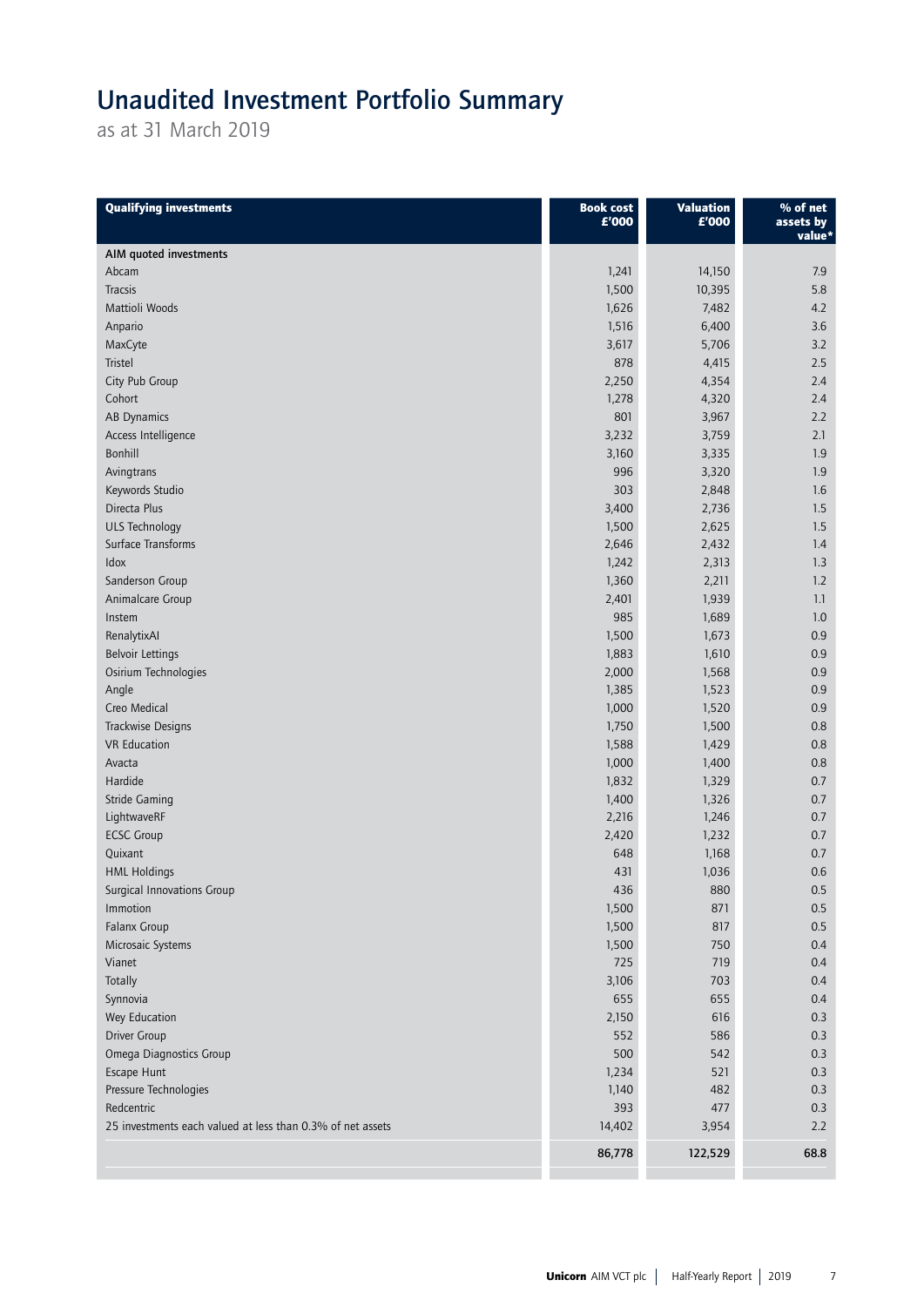# Unaudited Investment Portfolio Summary

as at 31 March 2019

| <b>Qualifying investments</b>                             | <b>Book cost</b><br>£'000 | <b>Valuation</b><br>£'000 | % of net<br>assets by<br>value* |
|-----------------------------------------------------------|---------------------------|---------------------------|---------------------------------|
| <b>Unlisted investments</b>                               |                           |                           |                                 |
| Hasgrove                                                  | 1,329                     | 6,400                     | 3.6                             |
| nkoda Limited                                             | 2,500                     | 2,500                     | 1.4                             |
| Interactive Investor                                      | 1,250                     | 2,042                     | 1.1                             |
| Heartstone Inns                                           | 1,113                     | 1,161                     | 0.7                             |
| Syndicate Room                                            | 1,250                     | 956                       | 0.5                             |
| Phynova                                                   | 500                       | 800                       | 0.4                             |
| Access Intelligence - Loan stock                          | 300                       | 300                       | 0.2                             |
| 2 investments each valued at less than 0.1% of net assets | 4,102                     |                           |                                 |
|                                                           | 12,344                    | 14,159                    | 7.9                             |
| Total qualifying investments                              | 99,122                    | 136,688                   | 76.7                            |

| <b>Non-qualifying investments</b>                                      | <b>Book cost</b><br>£'000 | <b>Valuation</b><br>£'000 | % of net<br>assets by<br>value* |
|------------------------------------------------------------------------|---------------------------|---------------------------|---------------------------------|
| Fully listed UK equities                                               | 13,432                    | 13,514                    | 7.6                             |
| AIM quoted investments                                                 | 9,816                     | 10,695                    | 6.0                             |
| Interactive Investor                                                   | 2,197                     | 4,161                     | 2.3                             |
| Unicorn UK Growth Fund (OEIC)                                          | 416                       | 933                       | 0.5                             |
| Unicorn UK Smaller Companies Fund (OEIC)                               | 272                       | 849                       | 0.5                             |
| Unicorn Ethical Fund (OEIC) Accumulation                               | 568                       | 610                       | 0.3                             |
| Unicorn Ethical Fund (OEIC) Income                                     | 500                       | 540                       | 0.3                             |
| Lloyds Banking Group 9.25% Preference Shares                           | 267                       | 284                       | 0.2                             |
| Other unlisted investments each valued at less than 0.1% of net assets | 368                       |                           |                                 |
| Total non-qualifying investments                                       | 27,836                    | 31,586                    | 17.7                            |
| <b>Total investments</b>                                               | 126,958                   | 168,274                   | 94.4                            |
| Current assets                                                         |                           | 11,168                    | 6.3                             |
| Current liabilities                                                    |                           | (1,167)                   | (0.7)                           |
| Net assets                                                             |                           | 178,275                   | 100.0                           |

\* Based on fair value not VCT carrying value.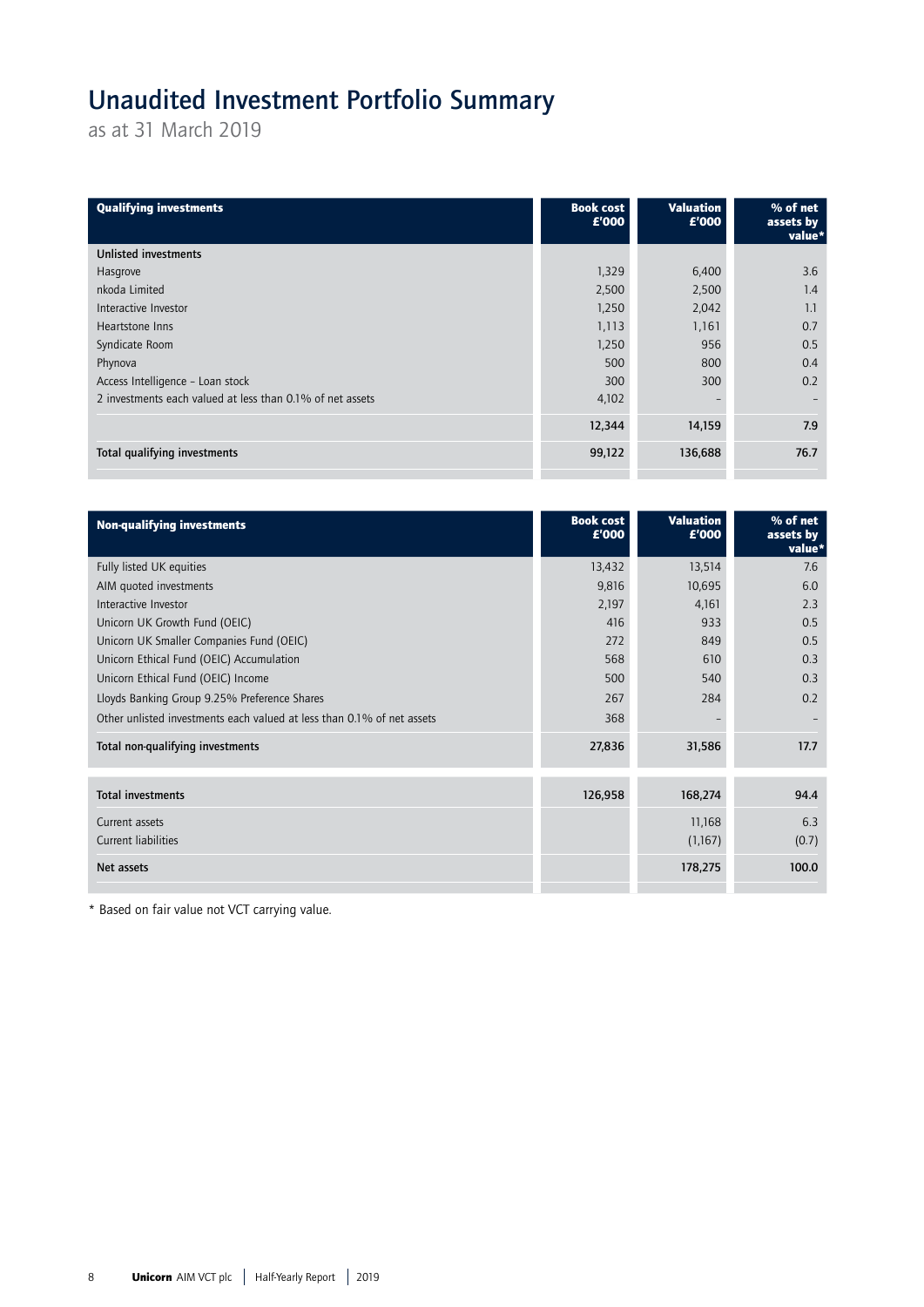# Responsibility Statement

## Directors' Statement of Principal Risks and Uncertainties

The important events that have occurred during the period under review and the key factors influencing the financial statements are set out in the Chairman's Statement on pages 2 to 5.

In accordance with DTR 4.2.7, the Directors consider that the principal risks and uncertainties facing the Company have not materially changed since the publication of the Annual Report and Accounts for the year ended 30 September 2018.

The principal risks faced by the Company include, but are not limited to:

- investment and strategic
- regulatory and tax
- operational
- fraud and dishonesty
- financial instruments
- economic

A more detailed explanation of these risks and the way in which they are managed can be found in the Strategic Report on pages 9 and 10 and in the Notes to the Financial Statements on pages 60 to 62 of the 2018 Annual Report and Accounts – copies can be found via the Company's website, www.unicornaimvct.co.uk.

## Directors' Statement of Responsibilities in Respect of the Financial Statements

In accordance with Disclosure and Transparency Rule (DTR) 4.2.10, Peter Dicks (Chairman), Charlotta Ginman, Tim Woodcock, Jeremy Hamer (Chairman of the Audit Committee) and Jocelin Harris (Senior Independent Director), the Directors, confirm that to the best of their knowledge:

- the condensed set of financial statements, which have been prepared in accordance with FRS 104 "Interim Financial Reporting", give a true and fair view of the assets, liabilities, financial position and loss of the Company for the period ended 31 March 2019, as required by DTR 4.2.4;
- this Half-Yearly Report includes a fair review of the information required as follows:
	- the interim management report included within the Chairman's Statement and Investment Portfolio Summary includes a fair review of the information required by DTR 4.2.7 being an indication of important events that have occurred during the first six months of the financial year and their impact on the condensed set of financial statements; and a description of the principal risks and uncertainties facing the Company for the remaining six months of the year; and
	- there were no related party transactions in the first six months of the current financial year that are required to be disclosed in accordance with DTR 4.2.8.

## Cautionary Statement

This report may contain forward looking statements with regards to the financial condition and results of the Company, which are made in the light of current economic and business circumstances. Nothing in this report should be construed as a profit forecast.

This Half-Yearly Report was approved by the Board of Directors on 14 June 2019 and the above responsibility statement was signed on its behalf by:

Peter Dicks, Chairman

14 June 2019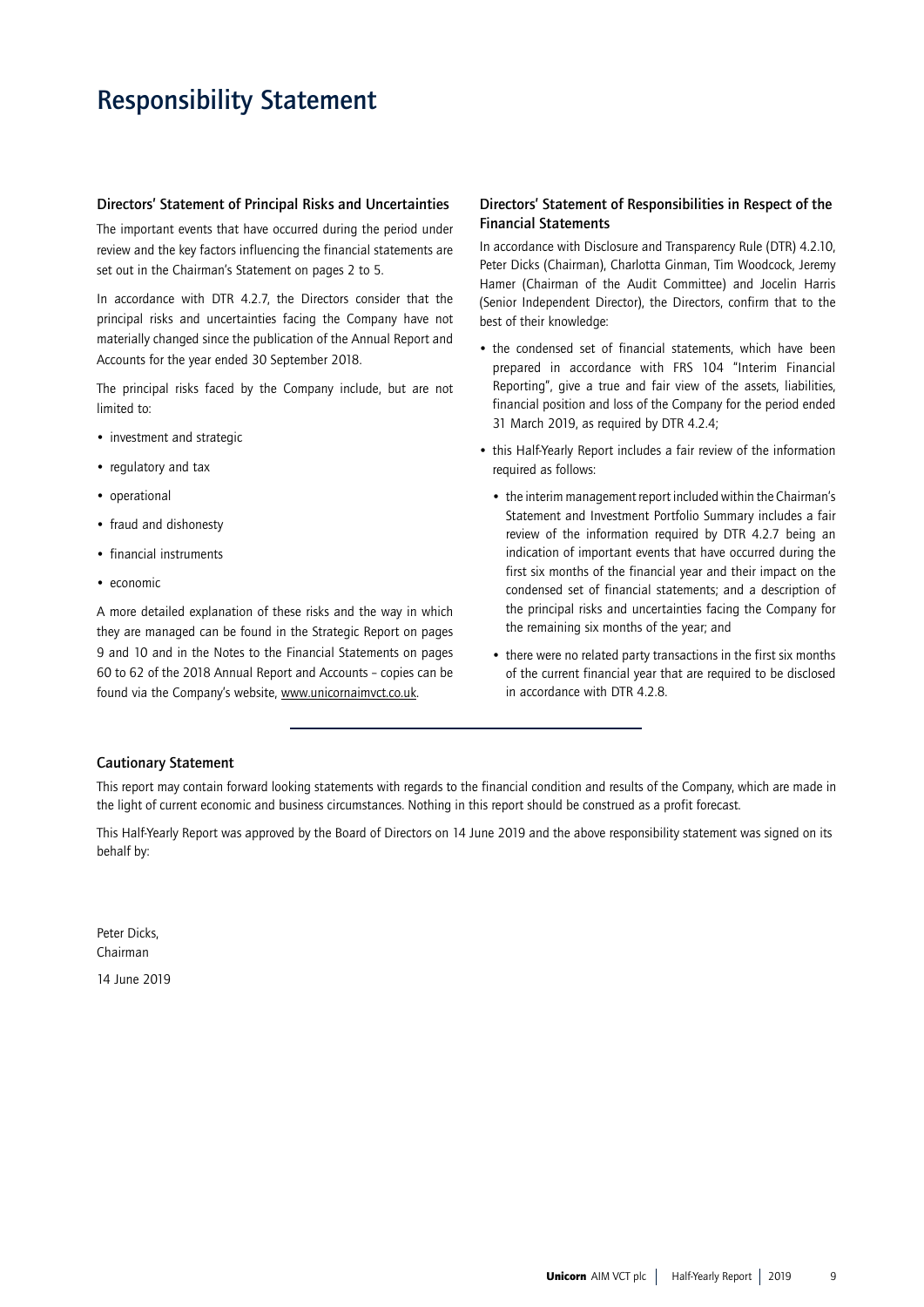# Unaudited Income Statement

for the six months ended 31 March 2019

|                                                                |                |                          | Six months ended 31 March 2019 | (unaudited)              |                          | Six months ended 31 March 2018 | (unaudited)              |
|----------------------------------------------------------------|----------------|--------------------------|--------------------------------|--------------------------|--------------------------|--------------------------------|--------------------------|
|                                                                | <b>Notes</b>   | <b>Revenue</b><br>£'000  | Capital<br>£'000               | <b>Total</b><br>£'000    | <b>Revenue</b><br>£'000  | Capital<br>£'000               | <b>Total</b><br>£'000    |
| Net unrealised (losses)/gains on investments                   | $\overline{7}$ | $\qquad \qquad -$        | (31, 396)                      | (31, 396)                |                          | (3, 242)                       | (3,242)                  |
| Net gains on realisation of investments                        | $\overline{7}$ | $\overline{\phantom{0}}$ | 4,139                          | 4,139                    |                          | 55                             | 55                       |
| Income                                                         | $\overline{4}$ | 867                      | $\qquad \qquad -$              | 867                      | 1,340                    | $\qquad \qquad -$              | 1,340                    |
| Investment management fees                                     | $\overline{2}$ | (413)                    | (1,241)                        | (1,654)                  | (459)                    | (1, 378)                       | (1, 837)                 |
| Other expenses                                                 |                | (350)                    | $\qquad \qquad -$              | (350)                    | (345)                    | $\overline{\phantom{a}}$       | (345)                    |
| Profit/(loss) on ordinary activities before                    |                |                          |                                |                          |                          |                                |                          |
| taxation                                                       |                | 104                      | (28, 498)                      | (28, 394)                | 536                      | (4, 565)                       | (4,029)                  |
| Tax on profit/(loss) on ordinary activities                    | 3              | $\overline{\phantom{0}}$ | $\qquad \qquad -$              | $\overline{\phantom{0}}$ | $\overline{\phantom{0}}$ | $\overline{\phantom{m}}$       | $\overline{\phantom{a}}$ |
| Profit/(loss) and total comprehensive income<br>after taxation |                | 104                      | (28, 498)                      | (28, 394)                | 536                      | (4, 565)                       | (4,029)                  |
| Basic and diluted earnings per share:                          |                |                          |                                |                          |                          |                                |                          |
| Ordinary Shares                                                | 5              | 0.09 <sub>p</sub>        | (24.20)p                       | (24.11)p                 | 0.46p                    | (3.91)p                        | (3.45)p                  |

All revenue and capital items in the above statement derive from continuing operations of the Company.

The total column of this statement is the Statement of Total Comprehensive Income of the Company prepared in accordance with Financial Reporting Standards ("FRS"). The supplementary revenue return and capital return columns are prepared in accordance with the Statement of Recommended Practice ("AIC SORP") issued in November 2014 and updated in February 2018 with consequential amendments by the Association of Investment Companies.

Other than revaluation movements arising on investments held at fair value through Profit and Loss Account, there were no differences between the profit/(loss) as stated above and at historical cost.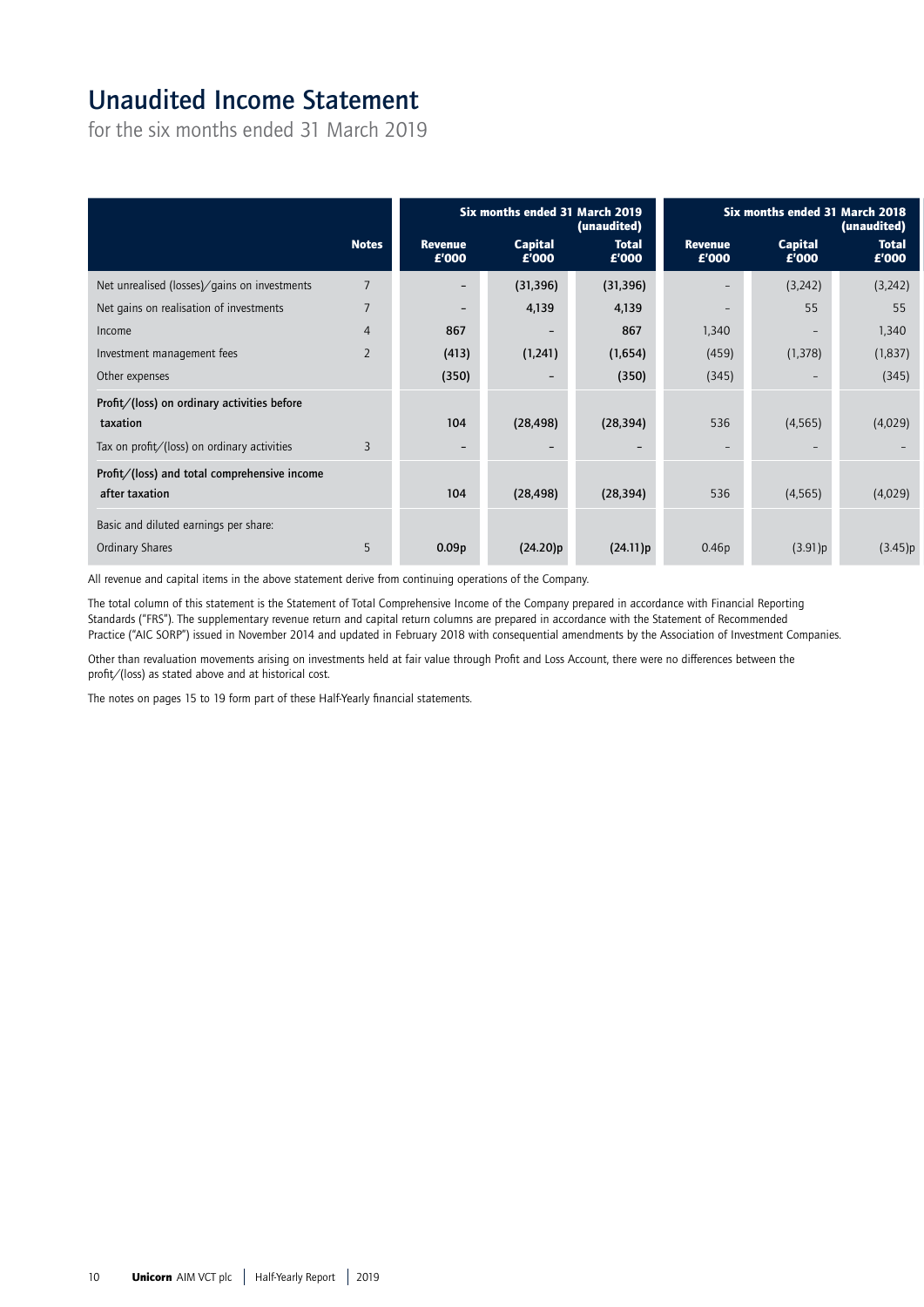|                  | Year ended 30 September 2018             | (audited)             |
|------------------|------------------------------------------|-----------------------|
| Revenue<br>£'000 | Capital<br>$\mathbf{E}^{\mathsf{T}}$ 000 | <b>Total</b><br>£'000 |
| $\sim$           | 14,368                                   | 14,368                |
| $\sim$           | 4,252                                    | 4,252                 |
| 3,004            | $\sim$                                   | 3,004                 |
| (908)            | (2,724)                                  | (3,632)               |
| (691)            | $\sim$                                   | (691)                 |
| 1,405<br>$\sim$  | 15,896<br>$\sim$                         | 17,301<br>$\sim$      |
| 1,405            | 15,896                                   | 17,301                |
| 1.20p            | 13.56p                                   | 14.76p                |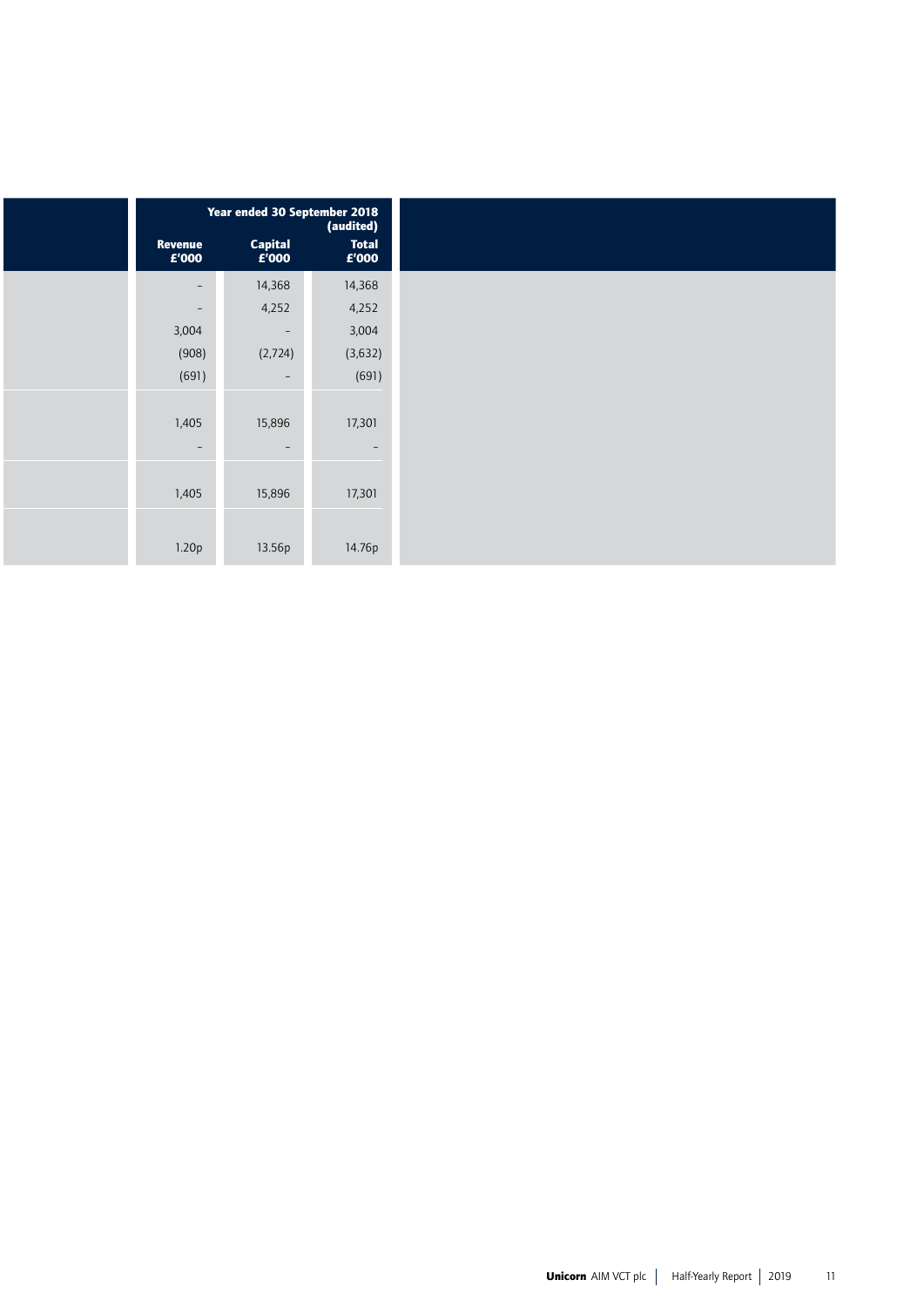# Unaudited Statement of Financial Position

as at 31 March 2019

|                                                        | <b>Notes</b> | As at<br>31 March<br>2019<br>(unaudited)<br>£'000 | As at<br>31 March<br>2018<br>(unaudited)<br>£'000 | As at<br>30 September<br>2018<br>(audited)<br>£'000 |
|--------------------------------------------------------|--------------|---------------------------------------------------|---------------------------------------------------|-----------------------------------------------------|
| Non current assets                                     |              |                                                   |                                                   |                                                     |
| Investments at fair value                              | 1e,7         | 168,274                                           | 174,126                                           | 200,052                                             |
| <b>Current assets</b>                                  |              |                                                   |                                                   |                                                     |
| <b>Debtors</b>                                         |              | 126                                               | 1,771                                             | 387                                                 |
| Cash at bank and in hand                               |              | 11,042                                            | 9,884                                             | 1,279                                               |
|                                                        |              | 11,168                                            | 11,655                                            | 1,666                                               |
| Creditors: amounts falling due within one year         |              | (1,167)                                           | (281)                                             | (290)                                               |
| Net current assets                                     |              | 10,001                                            | 11,374                                            | 1,376                                               |
| Net assets                                             |              | 178,275                                           | 185,500                                           | 201,428                                             |
| Share capital and reserves                             |              |                                                   |                                                   |                                                     |
| Called up share capital                                |              | 1,235                                             | 1,186                                             | 1,172                                               |
| Capital redemption reserve                             |              |                                                   | 85                                                | 99                                                  |
| Share premium account                                  |              |                                                   | 106,325                                           | 106,325                                             |
| Capital reserve                                        |              | 48,756                                            | 62,542                                            | 80,152                                              |
| Special reserve                                        |              | 121,728                                           | 10,477                                            | 7,401                                               |
| Profit and loss account                                |              | 6,556                                             | 4,885                                             | 6,279                                               |
| <b>Equity Shareholders' funds</b>                      |              | 178,275                                           | 185,500                                           | 201,428                                             |
| Basic and diluted net asset value per share of 1p each |              |                                                   |                                                   |                                                     |
| Ordinary Shares                                        | 8            | 144.40p                                           | 156.44p                                           | 171.83p                                             |

The financial information for the six months ended 31 March 2019 and the six months ended 31 March 2018 has not been audited.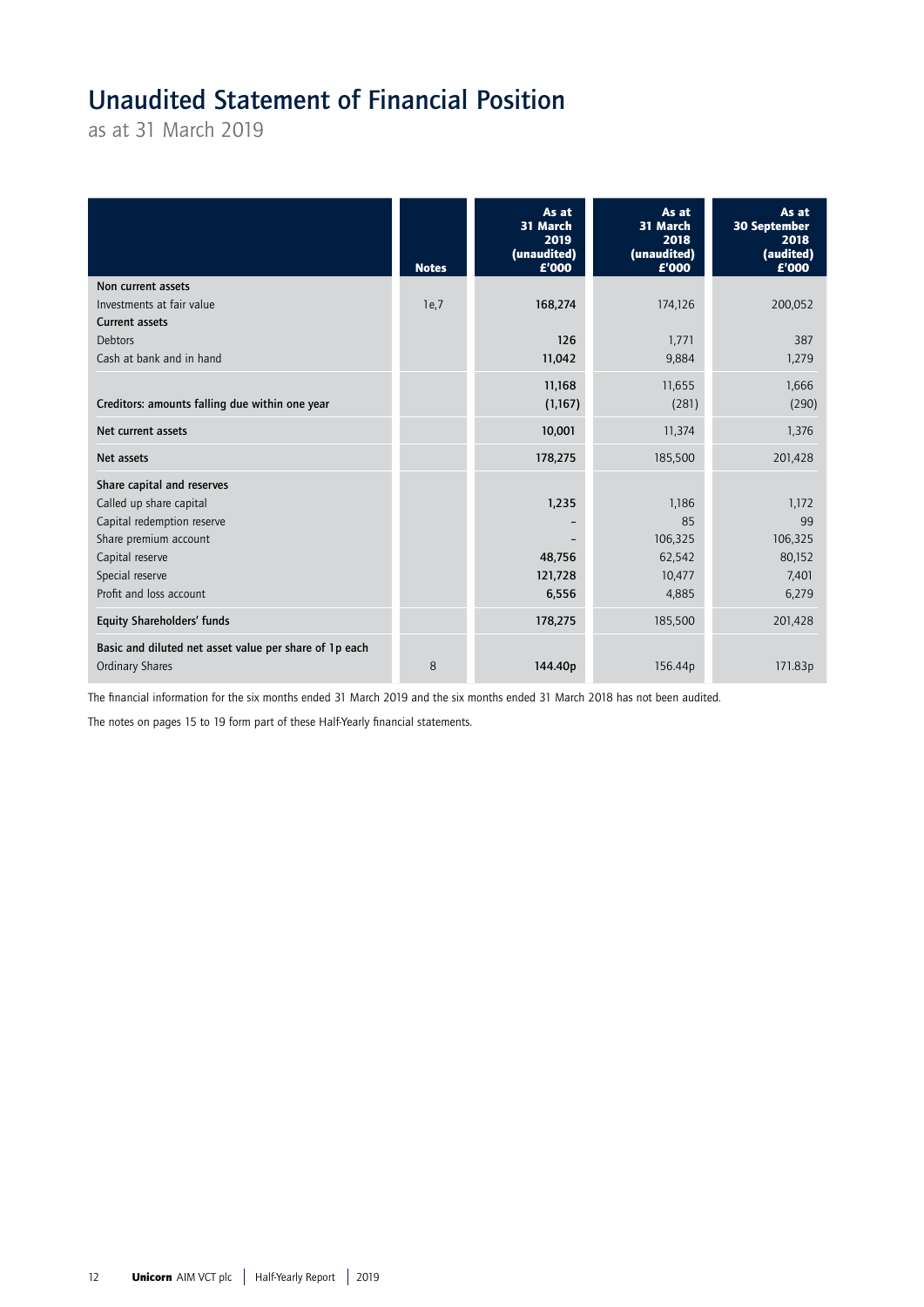# Unaudited Statement of Changes in Equity

for the six months ended 31 March 2019

|                                                                                                         | <b>Called up</b><br>share<br>capital<br>£'000 | <b>Capital</b><br>redemption<br>reserve<br>£'000 | <b>Share</b><br>premium<br>account<br>£'000 | <b>Capital</b><br><b>Reserve</b><br>£'000 | <b>Special</b><br>reserve*<br>£'000 | <b>Profit</b><br>and loss<br>account*<br>£'000 | <b>Total</b><br>£'000 |
|---------------------------------------------------------------------------------------------------------|-----------------------------------------------|--------------------------------------------------|---------------------------------------------|-------------------------------------------|-------------------------------------|------------------------------------------------|-----------------------|
| Six months ended 31 March 2019                                                                          |                                               |                                                  |                                             |                                           |                                     |                                                |                       |
| At 1 October 2018<br>Shares repurchased for cancellation                                                | 1,172                                         | 99                                               | 106,325                                     | 80,152                                    | 7,401                               | 6,279                                          | 201,428               |
| and cancelled                                                                                           | (8)                                           | 8                                                |                                             |                                           | (1,046)                             |                                                | (1,046)               |
| Shares issued under Offer for Subscription<br>Expenses of shares issued under                           | 71                                            |                                                  | 10,531                                      |                                           |                                     |                                                | 10,602                |
| Offer for Subscription<br>Cancellation of Capital redemption reserve                                    |                                               |                                                  | (232)                                       |                                           |                                     |                                                | (232)                 |
| and Share premium account**                                                                             |                                               | (107)                                            | (116, 624)                                  | $\qquad \qquad -$                         | 116,731                             |                                                |                       |
| Transfer to special reserve                                                                             |                                               |                                                  |                                             |                                           | (1, 358)                            | 1,358                                          |                       |
| Gains on disposal of investments<br>(net of transaction costs)                                          |                                               |                                                  |                                             |                                           |                                     | 4,139                                          | 4,139                 |
| Net decrease in unrealised valuations                                                                   |                                               |                                                  |                                             |                                           |                                     |                                                |                       |
| in the period<br>Dividend paid                                                                          |                                               |                                                  |                                             | (31, 396)                                 |                                     | (4,083)                                        | (31, 396)<br>(4,083)  |
| Investment Management fee charged to capital                                                            |                                               |                                                  |                                             |                                           |                                     | (1,241)                                        | (1, 241)              |
| Revenue return for the period                                                                           |                                               | $\overline{\phantom{0}}$                         |                                             |                                           | $\overline{a}$                      | 104                                            | 104                   |
| At 31 March 2019                                                                                        | 1,235                                         |                                                  |                                             | 48,756                                    | 121,728                             | 6,556                                          | 178,275               |
| Six months ended 31 March 2018<br>At 1 October 2017                                                     | 1,076                                         | 77                                               | 87,090                                      | 65,784                                    | 13,736                              | 7,743                                          | 175,506               |
| Shares repurchased for cancellation<br>and cancelled                                                    | (8)                                           | 8                                                |                                             |                                           | (1,177)                             |                                                | (1, 177)              |
| Shares issued under Offer for Subscription                                                              | 118                                           |                                                  | 19,714                                      |                                           |                                     |                                                | 19,832                |
| Expenses of shares issued under<br>Offer for Subscription                                               |                                               |                                                  | (479)                                       |                                           |                                     |                                                | (479)                 |
| Unclaimed dividends released                                                                            |                                               |                                                  |                                             |                                           |                                     | 8                                              | 8                     |
| Transfer to special reserve                                                                             |                                               |                                                  |                                             | $\overline{\phantom{a}}$                  | (2,082)                             | 2,082                                          |                       |
| Gains on disposal of investments<br>(net of transaction costs)<br>Net decrease in unrealised valuations |                                               |                                                  |                                             |                                           |                                     | 55                                             | 55                    |
| in the period                                                                                           |                                               |                                                  |                                             | (3, 242)                                  |                                     |                                                | (3, 242)              |
| Dividend paid                                                                                           |                                               |                                                  |                                             |                                           |                                     | (4,161)                                        | (4,161)               |
| Investment Management fee charged to capital<br>Revenue return for the period                           |                                               |                                                  |                                             |                                           |                                     | (1, 378)<br>536                                | (1, 378)<br>536       |
| At 31 March 2018                                                                                        | 1,186                                         | 85                                               | 106,325                                     | 62,542                                    | 10,477                              | 4,885                                          | 185,500               |
| Year ended 30 September 2018                                                                            |                                               |                                                  |                                             |                                           |                                     |                                                |                       |
| At 1 October 2017                                                                                       | 1,076                                         | 77                                               | 87,090                                      | 65,784                                    | 13,736                              | 7,743                                          | 175,506               |
| Shares repurchased for cancellation<br>and cancelled<br>Shares issued under Offer for                   | (22)                                          | 22                                               |                                             |                                           | (3,102)                             |                                                | (3,102)               |
| Subscription<br>Expenses of shares issued under Offer                                                   | 118                                           |                                                  | 19,714                                      |                                           |                                     |                                                | 19,832                |
| for Subscription                                                                                        |                                               |                                                  | (479)                                       | $\qquad \qquad -$                         |                                     |                                                | (479)                 |
| Transfer to special reserve                                                                             |                                               |                                                  |                                             |                                           | (3, 233)                            | 3,233                                          |                       |
| Gains on disposal of investments<br>(net of transaction costs)<br>Unclaimed dividends and other income  |                                               |                                                  |                                             |                                           |                                     | 4,252                                          | 4,252                 |
| released by Rensburg<br>Net increase in unrealised valuations                                           |                                               |                                                  |                                             |                                           |                                     | 15                                             | 15                    |
| in the year                                                                                             |                                               |                                                  |                                             | 14,368                                    |                                     |                                                | 14,368                |
| Dividends paid                                                                                          |                                               |                                                  |                                             |                                           |                                     | (7,645)                                        | (7,645)               |
| Investment Management fee charged to capital<br>Revenue return for the year                             |                                               |                                                  |                                             |                                           |                                     | (2,724)<br>1,405                               | (2,724)<br>1,405      |
| At 30 September 2018                                                                                    | 1,172                                         | 99                                               | 106,325                                     | 80,152                                    | 7,401                               | 6,279                                          | 201,428               |

The financial information for the six months ended 31 March 2019 and the six months ended 31 March 2018 has not been audited.

The profit and loss account comprises the revenue reserve of £373,000 and the realised capital reserve of £6,183,000.

\*The special reserve and profit and loss account are distributable to Shareholders. The special reserve is used to fund market purchases of the Company's own shares, to make distributions and to write-off existing and future losses.

\*\*The cancellation of the capital redemption reserve and share premium account was approved by the court on 26 March 2019.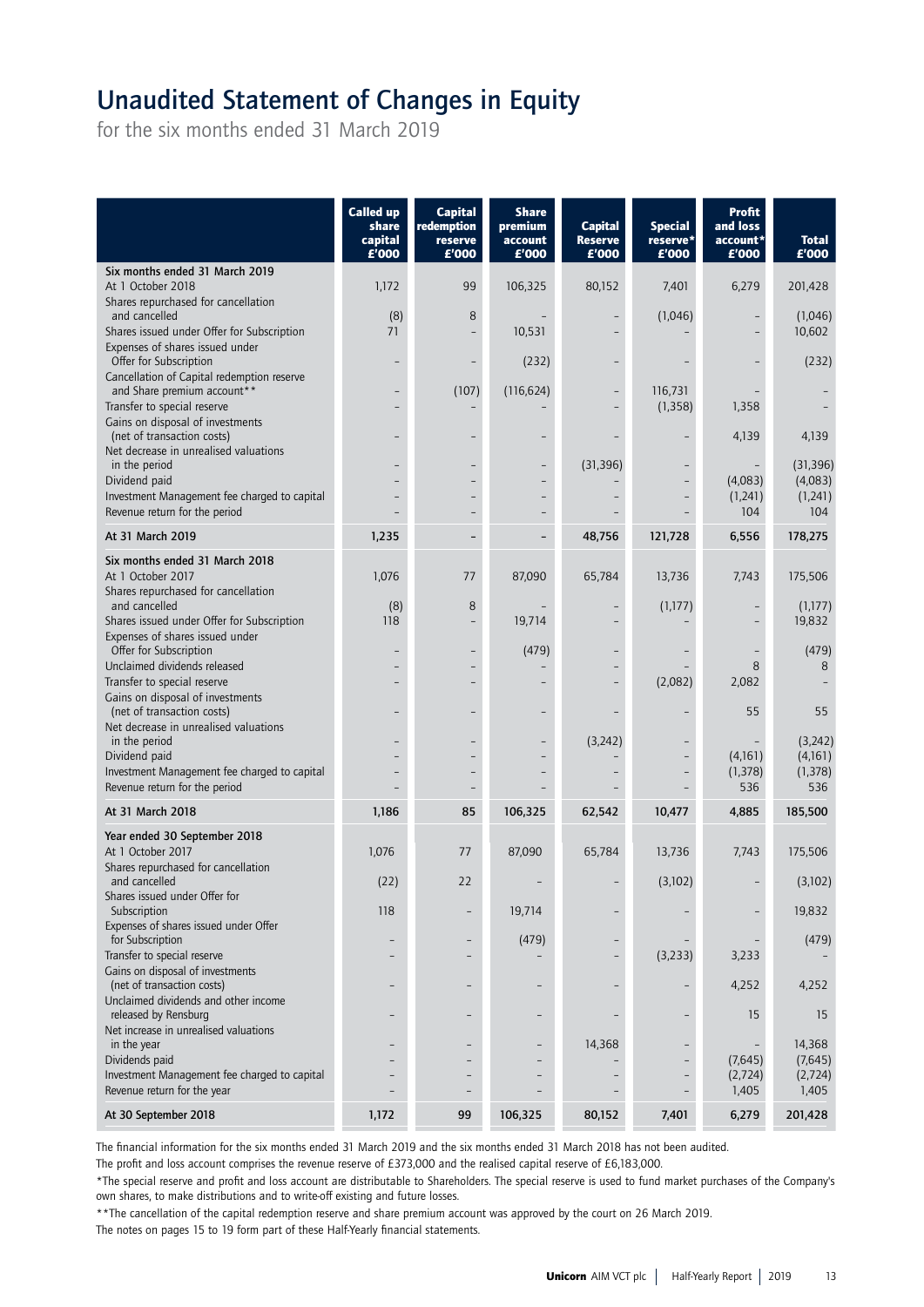# Unaudited Statement of Cash Flows

for the six months ended 31 March 2019

|                                                                                                                                                                                                                                                                  | <b>Notes</b>                     | <b>Six months ended</b><br>31 March<br>2019<br>(unaudited)<br>£'000 | <b>Six months ended</b><br>31 March<br>2018<br>(unaudited)<br>£'000 | <b>Year ended</b><br><b>30 September</b><br>2018<br>(audited)<br>£'000 |
|------------------------------------------------------------------------------------------------------------------------------------------------------------------------------------------------------------------------------------------------------------------|----------------------------------|---------------------------------------------------------------------|---------------------------------------------------------------------|------------------------------------------------------------------------|
| <b>Operating activities</b>                                                                                                                                                                                                                                      |                                  |                                                                     |                                                                     |                                                                        |
| Investment income received                                                                                                                                                                                                                                       |                                  | 1,114                                                               | 1,477                                                               | 3.011                                                                  |
| Investment management fees paid<br>Other cash payments                                                                                                                                                                                                           |                                  | (815)<br>(458)                                                      | (1,852)<br>(486)                                                    | (3,648)<br>(787)                                                       |
| Net cash outflow from operating activities<br>Investing activities                                                                                                                                                                                               |                                  | (159)                                                               | (861)                                                               | (1, 424)                                                               |
| Rensburg unclaimed dividends and other income                                                                                                                                                                                                                    |                                  |                                                                     |                                                                     | 15                                                                     |
| Purchase of investments<br>Sale of investments                                                                                                                                                                                                                   | $\overline{7}$<br>$\overline{7}$ | (4, 974)<br>9,515                                                   | (28, 891)<br>7,644                                                  | (48, 526)<br>24,709                                                    |
|                                                                                                                                                                                                                                                                  |                                  |                                                                     |                                                                     |                                                                        |
| Net cash inflow/(outflow) from investing activities                                                                                                                                                                                                              |                                  | 4,541                                                               | (21, 247)                                                           | (23,802)                                                               |
| Net cash inflow/(outflow) before financing                                                                                                                                                                                                                       |                                  | 4,382                                                               | (22,108)                                                            | (25, 226)                                                              |
| Financing                                                                                                                                                                                                                                                        |                                  |                                                                     |                                                                     |                                                                        |
| Dividends paid<br>Shares issued under Offer for Subscription                                                                                                                                                                                                     | 6                                | (4,083)                                                             | (4,161)                                                             | (7,645)                                                                |
| (net of transaction costs paid in the period)                                                                                                                                                                                                                    |                                  | 10,510                                                              | 19,237                                                              | 19,159                                                                 |
| Shares repurchased for cancellation                                                                                                                                                                                                                              |                                  | (1,046)                                                             | (1,177)                                                             | (3,102)                                                                |
| Net cash inflow from financing                                                                                                                                                                                                                                   |                                  | 5,381                                                               | 13,899                                                              | 8,412                                                                  |
| Net increase/(decrease) in cash and cash equivalents                                                                                                                                                                                                             |                                  | 9,763                                                               | (8,209)                                                             | (16, 814)                                                              |
| Cash and cash equivalents at start of period                                                                                                                                                                                                                     |                                  | 1,279                                                               | 18,093                                                              | 18,093                                                                 |
| Cash and cash equivalents at end of period                                                                                                                                                                                                                       |                                  | 11,042                                                              | 9,884                                                               | 1,279                                                                  |
| Reconciliation of operating (loss)/profit to net cash<br>outflow from operating activities                                                                                                                                                                       |                                  |                                                                     |                                                                     |                                                                        |
| (Loss)/profit for the period<br>Net unrealised losses/(gains) on investments<br>Net gains on realisation of investments<br><b>Transaction costs</b><br>Decrease in debtors and prepayments<br>Increase/(decrease) in creditors and accruals<br>Reconciling items |                                  | (28, 394)<br>31,396<br>(4, 139)<br>(7)<br>261<br>737<br>(13)        | (4,029)<br>3,242<br>(55)<br>(81)<br>138<br>(76)                     | 17,301<br>(14, 368)<br>(4, 252)<br>(119)<br>29<br>10<br>(25)           |
| Net cash outflow from operating activities                                                                                                                                                                                                                       |                                  | (159)                                                               | (861)                                                               | (1, 424)                                                               |
|                                                                                                                                                                                                                                                                  |                                  |                                                                     |                                                                     |                                                                        |

The financial information for the six months ended 31 March 2019 and the six months ended 31 March 2018 has not been audited.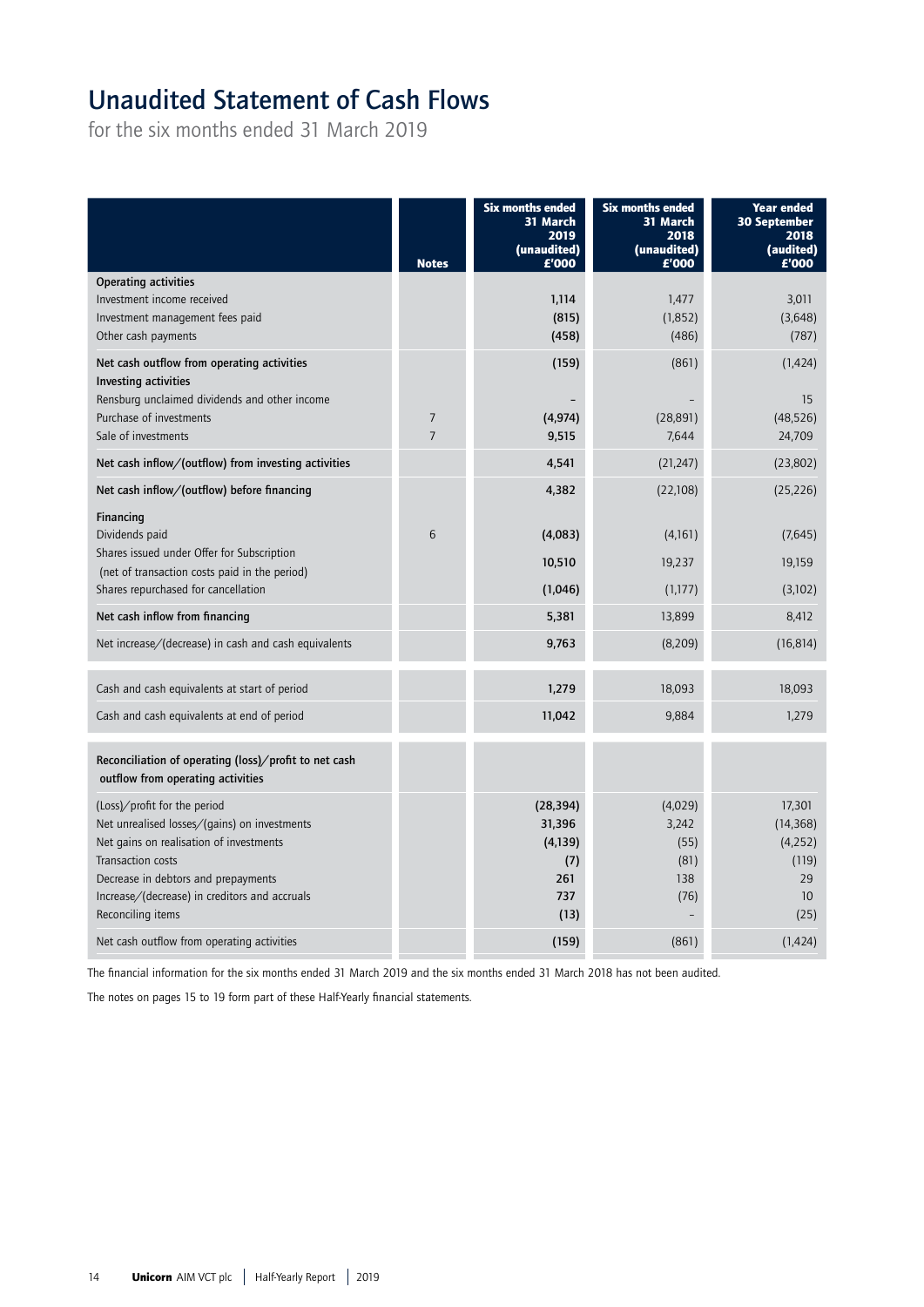## Notes to the unaudited financial statements

for the six months ended 31 March 2019

## 1. Principal accounting policies

## a) Statement of compliance

The Company's Financial Statements for the six months to 31 March 2019 have been prepared under UK Generally Accepted Accounting Practice ("UK GAAP") and the Statement of Recommended Practice, 'Financial Statements of Investment Trust Companies and Venture Capital Trusts' ("the SORP") issued in November 2014 and updated in February 2018 with consequential amendments by the Association of Investment Companies.

The financial statements have been prepared in accordance with the accounting policies set out in the statutory accounts for the year ended 30 September 2018.

## b) Financial information

The financial information contained in this report does not constitute statutory accounts as defined in Section 434 of the Companies Act 2006. The financial information for the period ended 31 March 2019 and 31 March 2018 has not been audited or reviewed by the Company's Auditor pursuant to the Auditing Practices Board guidance on such reviews. The information for the year to 30 September 2018 has been extracted from the latest published Annual Report and Financial Statements, which have been lodged with the Registrar of Companies, contained an unqualified auditors' report and did not contain a statement required under Section 498 (2) or (3) of the Companies Act 2006.

## c) Going concern

After due consideration, the Directors believe that the Company has adequate resources for the foreseeable future and that it is appropriate to apply the going concern basis in preparing the financial statements. As at 31 March 2019, the Company held cash balances of £11.0 millon. The majority of the Company's investment portfolio also remains principally invested in AIM and fully listed equities which may be realised, subject to the need for the Company to maintain its VCT status. Cash flow projections covering a period of twelve months from the date of approving the financial statements have been reviewed and show that the Company has sufficient funds to meet both contracted expenditure and any discretionary cash outflows from buybacks and dividends. The Company has no external loan finance in place and is therefore not exposed to any gearing covenants.

## d) Presentation of the Income Statement

In order to better reflect the activities of a VCT and in accordance with the SORP, supplementary information which analyses the Income Statement between items of a revenue and capital nature has been presented alongside the Statement of Comprehensive Income. The revenue column of profit attributable to Shareholders is the measure the Directors believe appropriate in assessing the Company's compliance with certain requirements set out in Section 274 Income Tax Act 2007.

## e) Investments

All investments held by the Company are classified as "fair value through profit and loss", in accordance with FRS102 and the current International Private Equity and Venture Capital Valuation ("IPEV") guidelines. This classification is followed as the Company's business is to invest in financial assets with a view to profiting from their total return in the form of capital growth and income. In the preparation of the valuations of assets the Directors are required to make judgements and estimates that are reasonable and incorporate their knowledge of the performance of the investee companies.

- For investments actively traded on organised financial markets, fair value is generally determined by reference to Stock Exchange market quoted bid prices at the close of business on the balance sheet date. Purchases and sales of quoted investments are recognised on the trade date where a contract of sale exists whose terms require delivery within a time frame determined by the relevant market
- Unquoted investments are regularly reviewed to ensure that the fair values are appropriately stated and are valued in accordance with current IPEV guidelines, as updated in December 2018, which relies on subjective estimates. Fair value is established by assessing different methods of valuation, such as price of recent transaction, earnings multiples, discounted cash flows and net assets. Purchases and sales of unlisted investments are recognised when the contract for acquisition or sale becomes unconditional.
- Where a company's underperformance against plan indicates a diminution in the value of the investment, provision against cost is made, as appropriate. Where it is considered the value of an investment has fallen permanently below cost, the loss is treated as a permanent impairment and as a realised loss, even though the investment is still held. The Board assesses the portfolio for such investments and, after agreement with the Investment Manager, will agree the values that represent the extent to which an investment loss has become realised. This is based upon an assessment of objective evidence of that investment's future prospects, to determine whether there is potential for the investment to recover in value.
- Redemption premiums on loan stock investments are recognised at fair value when the Company receives the right to the premium and when considered recoverable.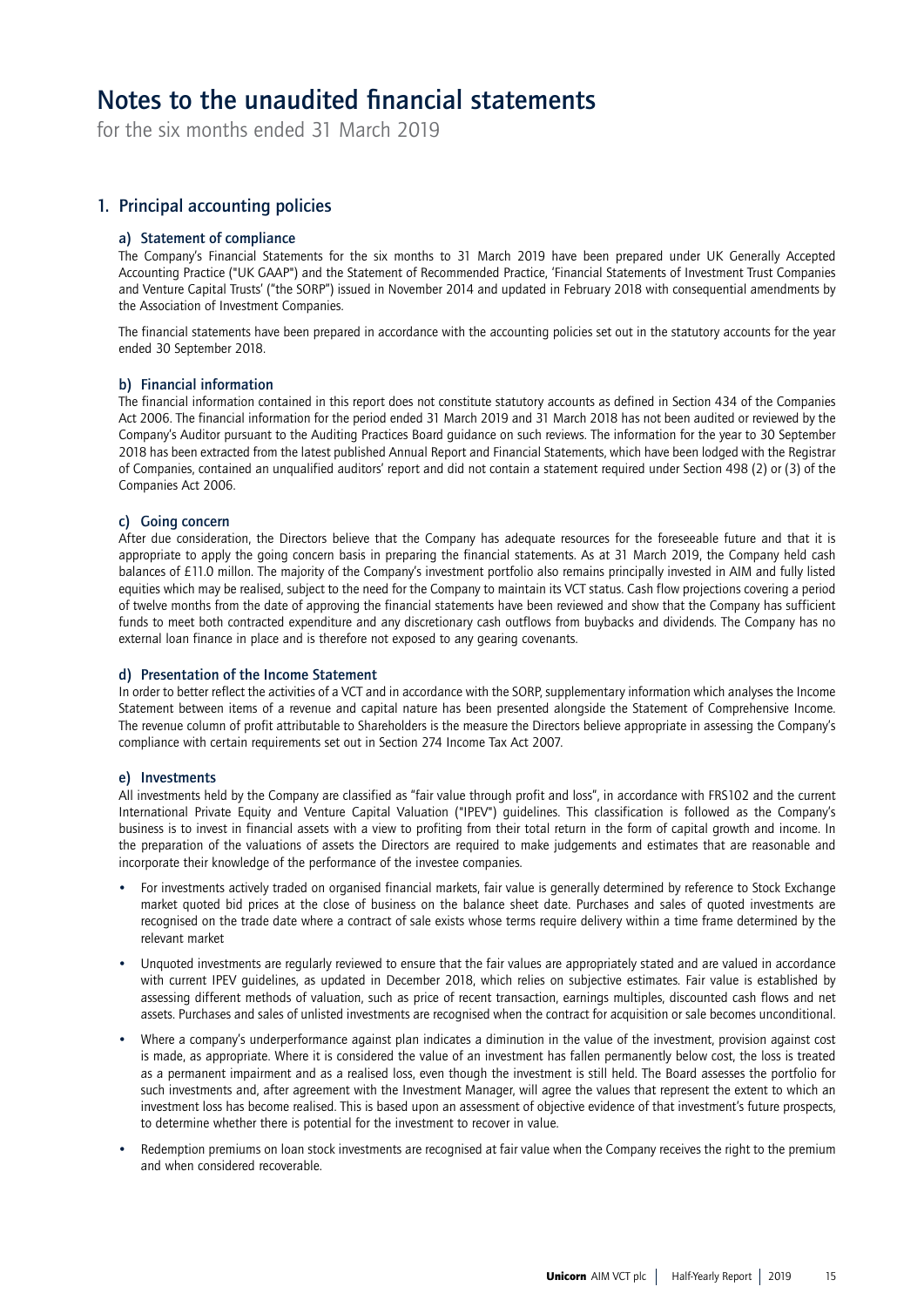# Notes to the unaudited financial statements

for the six months ended 31 March 2019

## 1. Principal accounting policies *(continued)*

## f) Capital reserves

(i) Realised (included within the Profit and Loss Account reserve) The following are accounted for in this reserve:

- Gains and losses on realisation of investments;
- Permanent diminution in value of investments; and
- Transaction costs incurred in the acquisition of investments.

## (ii) Unrealised capital reserve (Revaluation reserve)

Increases and decreases in the valuation of investments held at the period end are accounted for in this reserve, except to the extent that the diminution is deemed permanent.

In accordance with stating all investments at fair value through profit and loss, all such movements through both unrealised and realised capital reserves are shown within the Income Statement for the period.

(iii) Special reserve

The costs of share buybacks are charged to this reserve. In addition, any realised losses on the sale of investments, and 75% of the management fee expense, and the related tax effect, are transferred from the Profit and Loss Account to this reserve.

## g) Short-term debtors and creditors

Debtors and creditors with no stated interest rate and receivable within one year are recorded at transaction price. Any losses arising from impairment are recognised in the Income Statement in other operating expenses.

## 2. Investment Management Fees

Unicorn Asset Management Limited ("UAML") receives an annual management fee, calculated and payable quarterly in arrears, of 2% of the net asset value of the Company, excluding the value of the investments in the OEICs which are also managed by UAML, up to net assets of £200 million and 1.5% of net assets in excess of £200 million. If the Company raises further funds during a quarter the net asset value for that quarter shall be reduced by an amount equal to the amount raised, net of costs, multiplied by the percentage of days in that quarter prior to the funds being raised.

The Directors have charged 75% (£1,241,000) of the investment management fees to the capital reserve and 25% (£413,000) to revenue.

At 31 March 2019 £839,000 payable to the Investment Manager is included in creditors due within one year.

## 3. Taxation

Despite reporting a revenue profit, the total allowable expenses exceed income and there is no tax charge for the period.

## 4. Income

|                       | <b>Six months ended</b><br>31 March<br>2019<br>(unaudited)<br>£'000 | Six months ended<br>31 March<br>2018<br>(unaudited)<br>£'000 | <b>Year ended</b><br>30 September<br>2018<br>(audited)<br>£'000 |
|-----------------------|---------------------------------------------------------------------|--------------------------------------------------------------|-----------------------------------------------------------------|
| <b>Dividends</b>      | 822                                                                 | 1,205                                                        | 2,739                                                           |
| Unicorn managed OEICs | 24                                                                  | 65                                                           | 164                                                             |
| Bank deposit interest |                                                                     |                                                              | 8                                                               |
| Loan stock interest   | 18                                                                  | 63                                                           | 93                                                              |
|                       | 867                                                                 | 1,340                                                        | 3.004                                                           |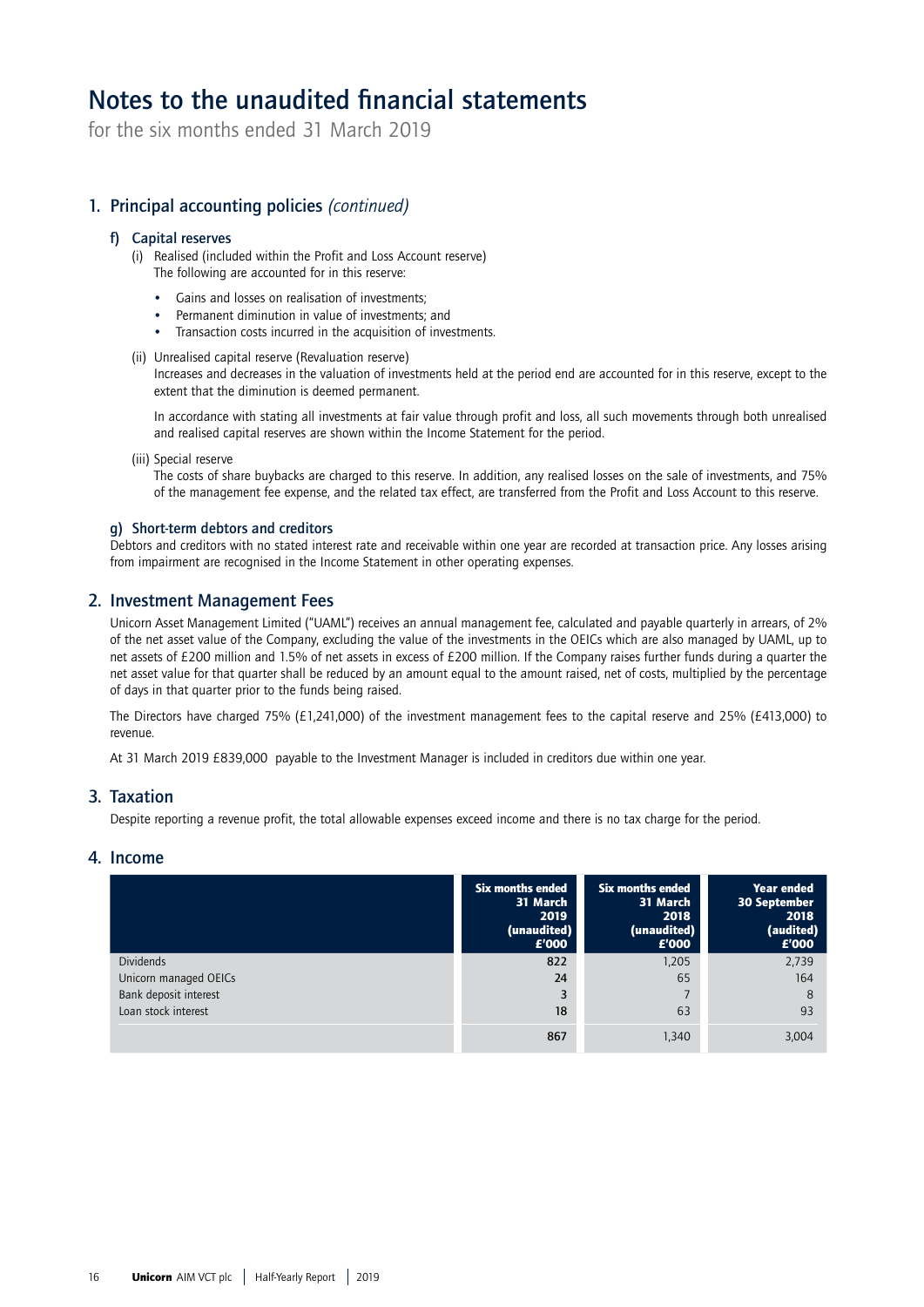## 5. Basic and diluted earnings and return per share

|                                                                         | <b>Six months ended</b> | Six months ended  | <b>Year ended</b>   |
|-------------------------------------------------------------------------|-------------------------|-------------------|---------------------|
|                                                                         | 31 March                | 31 March          | <b>30 September</b> |
|                                                                         | 2019                    | 2018              | 2018                |
|                                                                         | (unaudited)             | (unaudited)       | (audited)           |
| Profit/(loss) and total comprehensive income after taxation ( $E'$ 000) | (28, 394)               | (4,029)           | 17,301              |
| Basic and diluted earnings per share                                    | $(24.11)$ p             | (3.45)p           | 14.76p              |
| Net revenue from ordinary activities after taxation ( $E'$ 000)         | 104                     | 536               | 1,405               |
| Basic and diluted revenue earnings per share                            | 0.09 <sub>p</sub>       | 0.46 <sub>p</sub> | 1.20 <sub>p</sub>   |
| Capital return after taxation (£'000)                                   | (28, 498)               | (4, 565)          | 15,896              |
| Basic and diluted capital earnings per share                            | (24.20)p                | (3.91)p           | 13.56p              |
| Weighted average number of shares in issue in the period                | 117,775,472             | 116,703,864       | 117.250.279         |

There are no instruments in place that may increase the number of shares in issue in future. Accordingly, the above figures currently represent both basic and diluted earnings per share.

## 6. Dividends

|                                                                                                                                                                        | <b>Six months ended</b><br>31 March<br>2019<br>(unaudited)<br>E'000 | Six months ended<br>31 March<br>2018<br>(unaudited)<br>£'000 | <b>Year ended</b><br><b>30 September</b><br>2018<br>(audited)<br>£'000 |
|------------------------------------------------------------------------------------------------------------------------------------------------------------------------|---------------------------------------------------------------------|--------------------------------------------------------------|------------------------------------------------------------------------|
| Amounts recognised as distributions to equity holders in the period:                                                                                                   |                                                                     |                                                              |                                                                        |
| Final capital dividend of 2.50 pence per share and final income<br>dividend of 1.00 pence per share for the year ended 30 September<br>2017 paid on 2 February 2018    |                                                                     | 4,161                                                        | 4,161                                                                  |
| Interim capital dividend of 2.80 pence per share and interim income<br>dividend of 0.20 pence per share for the year ended 30 September<br>2018 paid on 10 August 2018 |                                                                     |                                                              | 3,528                                                                  |
| Final capital dividend of 2.50 pence per share and final income<br>dividend of 1.00 pence per share for the year ended 30 September<br>2018 paid on 1 February 2019    | 4,083                                                               |                                                              |                                                                        |
| Total dividends paid in the period<br>Unclaimed dividends returned                                                                                                     | 4,083                                                               | 4,161                                                        | 7,689<br>(44)                                                          |
|                                                                                                                                                                        | 4,083                                                               | 4,161                                                        | 7,645                                                                  |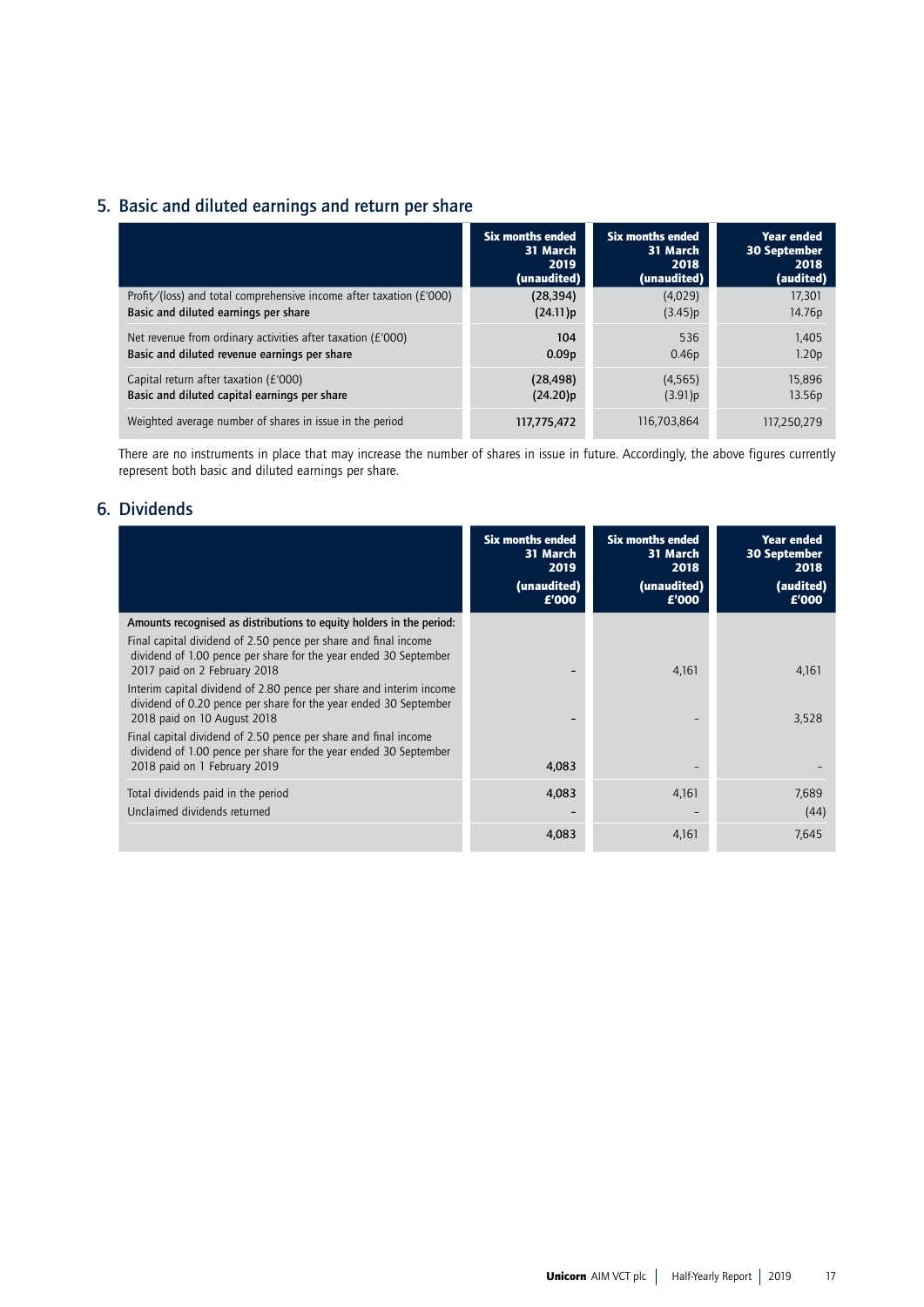# Notes to the unaudited financial statements

for the six months ended 31 March 2019

## 7. Investments at fair value

|                                              | <b>Fully</b><br><b>listed</b><br>£'000 | <b>Traded</b><br>on AIM<br>£'000 | <b>Unlisted</b><br>shares<br>£'000 | <b>Unlisted</b><br><b>loan</b><br>stock<br>£'000 | <b>Unicorn</b><br><b>OEIC</b><br>funds<br>£'000 | <b>Total</b><br>£'000 |
|----------------------------------------------|----------------------------------------|----------------------------------|------------------------------------|--------------------------------------------------|-------------------------------------------------|-----------------------|
| Book cost at 30 September 2018               | 15,690                                 | 95,276                           | 13,859                             | 300                                              | 2,215                                           | 127,340               |
| Unrealised gains at 30 September 2018        | 2,842                                  | 68,930                           | 5,737                              |                                                  | 2,642                                           | 80,151                |
| Permanent impairment in value of investments |                                        | (5,072)                          | (2,367)                            |                                                  |                                                 | (7, 439)              |
| Opening valuation at 30 September 2018       | 18,532                                 | 159,134                          | 17,229                             | 300                                              | 4,857                                           | 200,052               |
| Purchases at cost                            |                                        | 4,224                            | 750                                |                                                  | 13                                              | 4,987                 |
| Sale proceeds                                | (2, 569)                               | (5,450)                          |                                    |                                                  | (1, 496)                                        | (9, 515)              |
| Net realised gains*                          | 578                                    | 2,544                            |                                    |                                                  | 1,024                                           | 4,146                 |
| (Decrease)/increase in unrealised gains      | (2,743)                                | (27, 228)                        | 41                                 |                                                  | (1, 466)                                        | (31, 396)             |
| Closing valuation at 31 March 2019           | 13,798                                 | 133,224                          | 18,020                             | 300                                              | 2,932                                           | 168,274               |
| Book cost at 31 March 2019                   | 13,699                                 | 96,594                           | 14,609                             | 300                                              | 1,756                                           | 126,958               |
| Unrealised gains at 31 March 2019            | 99                                     | 41,702                           | 5,778                              |                                                  | 1,176                                           | 48,755                |
| Permanent impairment in value of investments |                                        | (5,072)                          | (2,367)                            |                                                  |                                                 | (7, 439)              |
| Closing valuation at 31 March 2019           | 13,798                                 | 133,224                          | 18,020                             | 300                                              | 2,932                                           | 168,274               |

\* Transaction costs on the purchase and disposal of investments of £7,000 were incurred in the period. These are excluded from realised gains shown above of £4,146,000 but were included in arriving at gains on realisations of investments disclosed in the Income Statement of £4,139,000.

## Reconciliation of cash movements in investment transactions

There is no difference between the sales in Note 7 and that shown in the Cash Flow Statement. The difference between purchases per Note 7 above and that shown in the Cash Flow Statement is £13,000, which is the reinvested dividends on the Unicorn Ethical Fund.

## Fair value hierarchy

The table below sets out fair value measurements using FRS102 s11.27 fair value hierarchy. The Company has one class of assets, being at fair value through profit and loss.

|                                                  | Level 1<br>£'000 | Level <sub>2</sub><br>£'000 | Level 3<br>£'000 | <b>Total</b><br>£'000 |
|--------------------------------------------------|------------------|-----------------------------|------------------|-----------------------|
| At 31 March 2019<br><b>Equity investments</b>    | 146,738          |                             | 18,020           | 164,758               |
| Non-equity investments<br>Loan stock investments | 284              |                             | 300              | 284<br>300            |
| Open ended investment companies                  | 2,932            | -                           |                  | 2,932                 |
| <b>Total</b>                                     | 149,954          |                             | 18,320           | 168,274               |
| At 31 March 2018                                 |                  |                             |                  |                       |
| Equity investments                               | 155,442          |                             | 7,606            | 163,048               |
| Non-equity investments                           | 318              |                             |                  | 318                   |
| Loan stock investments                           |                  | -                           | 425              | 425                   |
| Open ended investment companies                  | 10,335           |                             |                  | 10,335                |
| <b>Total</b>                                     | 166,095          |                             | 8,031            | 174,126               |
| At 30 September 2018                             |                  |                             |                  |                       |
| Equity investments                               | 177,373          |                             | 17,229           | 194,602               |
| Non-equity investments                           | 293              |                             |                  | 293                   |
| Loan stock investments                           |                  | -                           | 300              | 300                   |
| Open ended investment companies                  | 4,857            | -                           |                  | 4,857                 |
| <b>Total</b>                                     | 182,523          |                             | 17,529           | 200,052               |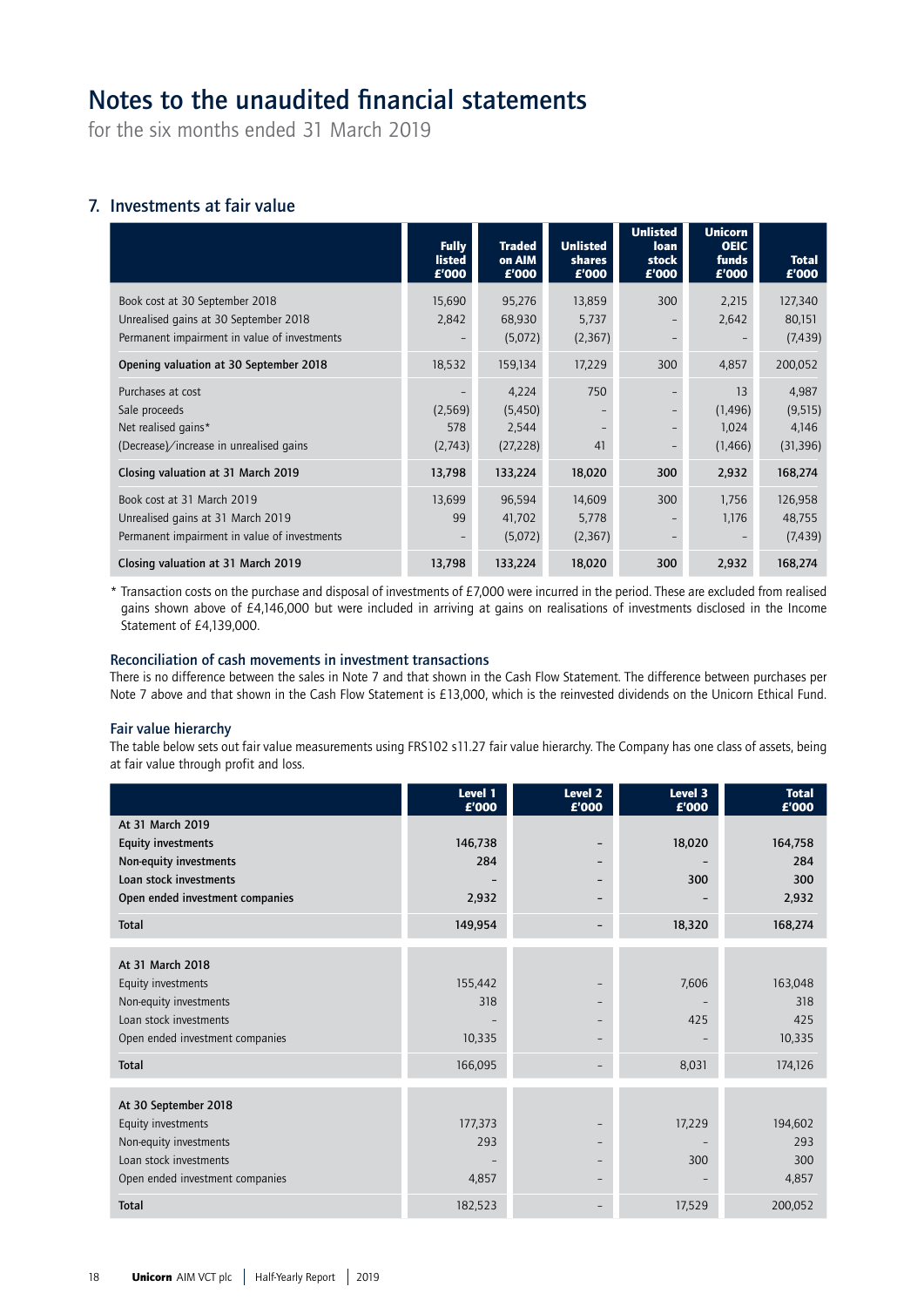## 7. Investments at fair value *(continued)*

There are currently no financial liabilities at fair value through profit and loss.

Categorisation within the hierarchy has been determined on the lowest level input that is significant to the fair value measurement of the relevant asset as follows:

- Level 1 valued using quoted prices in active markets for identical assets.
- Level 2 valued by reference to valuation techniques using directly observable inputs other than quoted prices included within Level 1. Level 3 – valued by reference to valuation techniques using inputs that are not based on observable market data.

The valuation techniques used by the Company are explained in the accounting policies in Note 1.

The fair value of unquoted investments, categorised as Level 3 investments, is established by assessing different methods of valuation, such as price of recent transaction, earnings multiples, discounted cash flows and net assets, therefore no assumptions are disclosed or sensitivity analysis provided.

There have been no transfers between levels during the period.

A reconciliation of fair value measurements in Level 3 is set out below:

|                                                                                  | Non-equity<br>investments<br>£'000 | <b>Equity</b><br>investments<br>£'000 | Loan stock<br>investments<br>E'000 | <b>Total</b><br>£'000 |
|----------------------------------------------------------------------------------|------------------------------------|---------------------------------------|------------------------------------|-----------------------|
| Opening balance at 1 October 2018                                                | -                                  | 17,229                                | 300                                | 17,529                |
| Purchases                                                                        |                                    | 750                                   | -                                  | 750                   |
| <b>Sales</b>                                                                     |                                    | $\overline{\phantom{0}}$              | -                                  |                       |
| Total gains included in (losses)/gains on<br>investments in the Income Statement |                                    |                                       |                                    |                       |
| - on assets sold                                                                 |                                    |                                       | -                                  |                       |
| - on assets held at the period end                                               |                                    | 41                                    |                                    | 41                    |
| Closing balance at 31 March 2019                                                 |                                    | 18,020                                | 300                                | 18,320                |

## 8. Net asset values

|                           | At 31 March<br>2019<br>(unaudited) | At 31 March<br>2018<br>(unaudited) | At 30 September<br>2018<br>(audited) |
|---------------------------|------------------------------------|------------------------------------|--------------------------------------|
| Net assets                | £178,275,000                       | £185,500,000                       | £201,428,000                         |
| Number of shares in issue | 123,461,320                        | 118,574,174                        | 117,226,048                          |
| Net asset value per share | 144.40 <sub>p</sub>                | 156.44p                            | 171.83p                              |

## 9. Post Balance Sheet Events

On 5 April 2019, the Company allotted and issued 9,663,499 Ordinary shares representing approximately 7.8% of the share capital at prices ranging from 146.6 pence per share to 148.3 pence per share, raising net funds of £13,953,000 from gross subscriptions of £14,290,000.

On 9 April 2019, the Company purchased 433,311 shares for cancellation, representing approximately 0.33% of the issued share capital at a total cost of £564,000 representing 130.2 pence per share.

On 14 May 2019, the Company purchased 200,000 shares for cancellation, representing approximately 0.15% of the issued share capital at a total cost of £271,000 representing 135.5 pence per share.

On 11 June 2019, the Company purchased 425,125 shares for cancellation, representing approximately 0.32% of the issued share capital at a total cost of £581,000 representing 136.7 pence per share.

## 10. Related party transactions

During the first six months of the financial year, no transactions with related parties have taken place which have affected the financial position or the performance of the Company.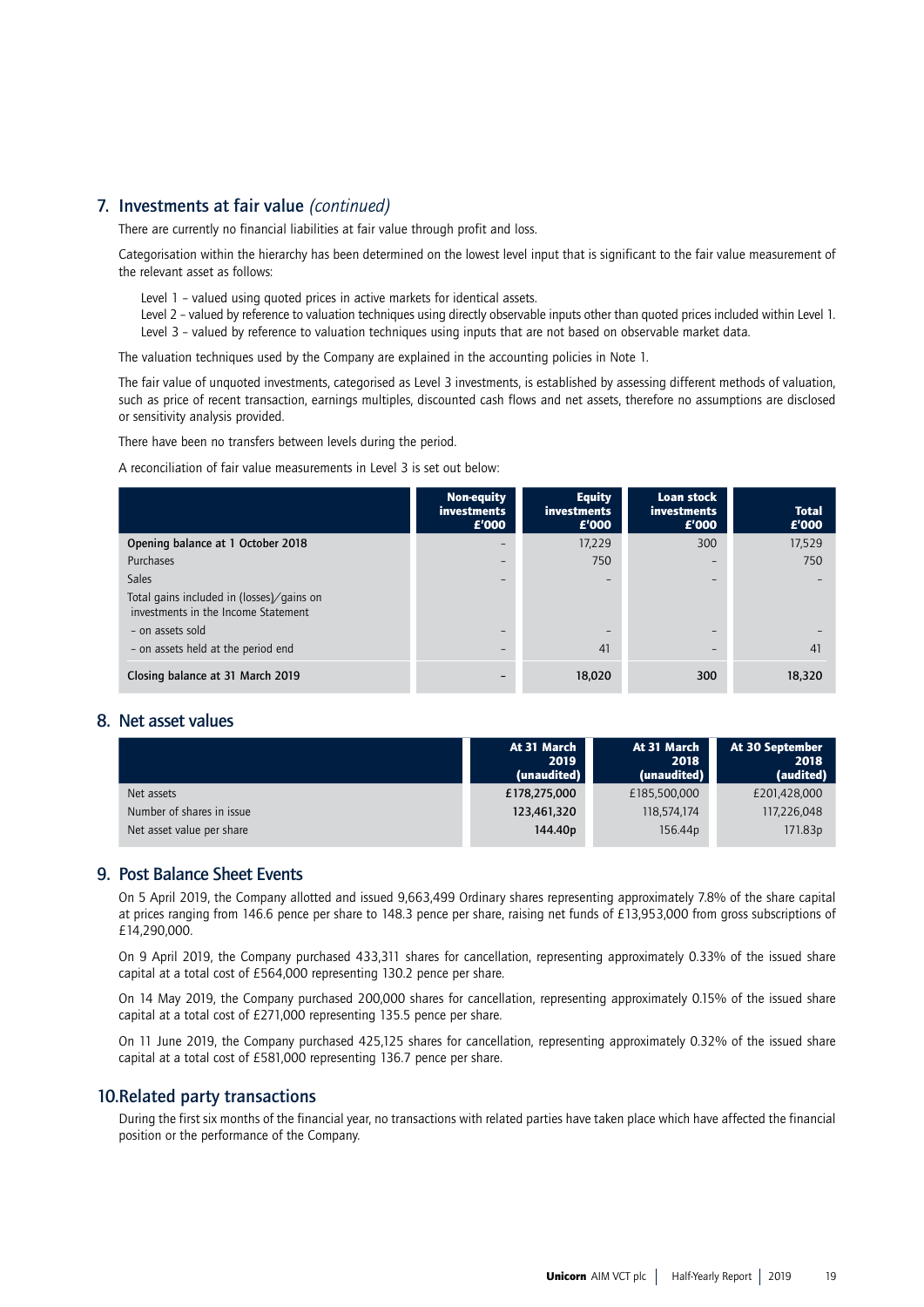# Shareholder Information

The Company's Ordinary Shares (Code: UAV) are listed on the London Stock Exchange. Shareholders can visit the London Stock Exchange website, www.londonstockexchange.com, for the latest news and share prices of the Company. The share price is also quoted in the Financial Times and can be accessed through the Company's website www.unicornaimvct.co.uk selecting the options Fund information then "Live Share Price".

## Net asset value per share

The Company's NAV per share as at 31 May 2019 was 155.7p. The Company announces its unaudited NAV on a monthly basis.

## Dividends

The Board has declared an interim dividend in respect of the six months ended 31 March 2019 of 3.0p per share, payable on 9 August 2019 to Shareholders registered at the close of business on 19 July 2019. The ex-dividend date is 18 July 2019.

Shareholders who wish to have future dividends paid directly into their bank account rather than sent by cheque to their registered address can complete a mandate for this purpose. Mandates can be obtained by contacting the Company's Registrar, The City Partnership (UK) Limited.

## Selling your shares

The Company's shares are listed on the London Stock Exchange and as such they can be sold in the same way as any other quoted company through a stockbroker. Shareholders wishing to sell their shares are advised to contact the Company's stockbroker, Panmure Gordon (UK) Limited, by telephoning 020 7886 2716 or 2717 before agreeing a price with their stockbroker. Shareholders are also advised to discuss their individual tax position with their financial adviser before deciding to sell their shares.

## Shareholder enquiries:

For general Shareholder enquiries, please contact ISCA Administration Services Limited (the Company Secretary) on 01392 487056 or by e-mail on unicornaimvct@iscaadmin.co.uk.

For enquiries concerning the performance of the Company, please contact the Investment Manager, Unicorn Asset Management Limited, on 020 7253 0889 or by e-mail on info@unicornam.com.

For enquiries relating to your shareholding, please contact The City Partnership (UK) Limited on 01484 240910 or registrars@city.uk.com. Alternatively, you can make changes to your account, such as a change of address, by logging on to https://unicorn-aim.cityhub.uk.com.

Electronic copies of this report and other published information can be found on the Company's website at www.unicornaimvct.co.uk.

## Change of Address

To notify the Company of a change of address please contact the Company's Registrar at the address on page 21.

## Fraud warning

The Company has become aware that a small number of Shareholders along with those of other VCTs have received unsolicited telephone calls from persons purporting to be acting on behalf of a client who is looking to acquire their VCT shares at an attractive price. It is often stated by the caller that they already have a significant holding and are trying to obtain a 51% stake in the Company. We believe these calls are part of a "Boiler Room Scam". Typically, these unsolicited calls originate from outside the UK, even though a UK address may well be quoted and a UK telephone number provided. If the Shareholder wishes to proceed, they are sent a non-disclosure agreement for the Shareholder to sign and return. If this is returned a payment may then be requested for a bond or insurance policy.

Shareholders are warned to be very suspicious if they receive any similar type of telephone call and are strongly advised never to respond to unsolicited calls and emails from people who are not known to them.

If you have any concerns, please contact the Company Secretary, ISCA Administration Services on 01392 487056, or email unicornaimvct@iscaadmin.co.uk.

## Information rights for beneficial owners of shares

Please note that beneficial owners of shares who have been nominated by the registered holder of those shares to receive information rights under section 146 of the Companies Act 2006 are required to direct all communications to the registered holder of their shares, rather than to the Company's Registrar, The City Partnership (UK) Limited, or to the Company directly.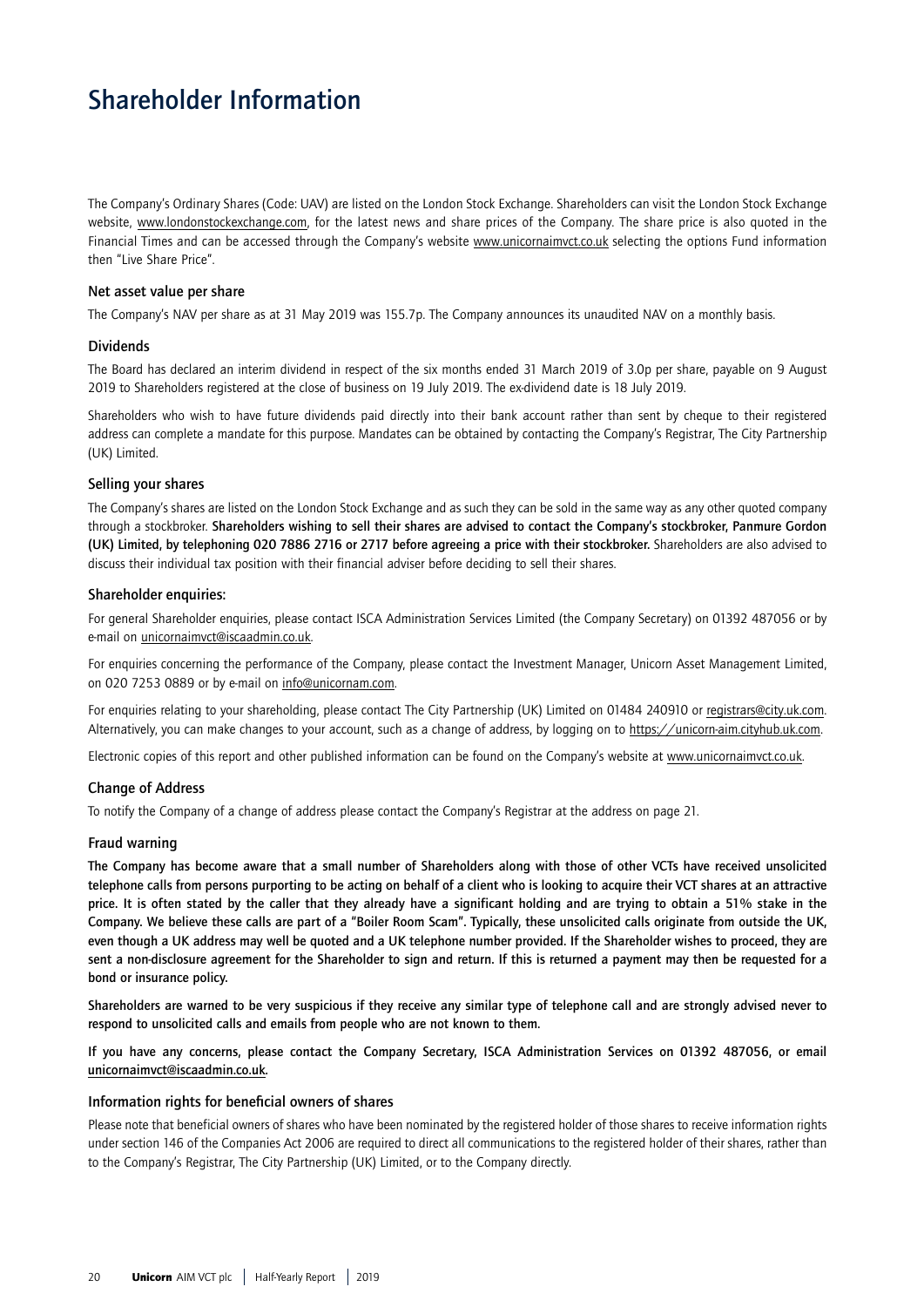# Corporate Information

#### Directors (all non-executive)

Peter Dicks (Chairman) Charlotta Ginman Jeremy Hamer Jocelin Harris Tim Woodcock (appointed 10 June 2019)

> *Registered office:* Suite 8, Bridge House Courtenay Street Newton Abbot TQ12 2QS

#### Secretary & Administrator

ISCA Administration Services Limited Suite 8, Bridge House Courtenay Street Newton Abbot TQ12 2QS

Company Registration Number : 04266437 Legal Entity Identifier : 21380057QDV7D34E9870

Website: www.unicornaimvct.co.uk

## Investment Manager

Unicorn Asset Management Limited First Floor Office Preacher's Court The Charterhouse Charterhouse Square London EC1M 6AU

## VCT Tax Adviser

PricewaterhouseCoopers LLP 1 Embankment Place London WC2N 6RH

## Stockbroker

Panmure Gordon (UK) Limited One New Change London EC4M 9AF

## Auditor

BDO LLP 55 Baker Street London W1U 7EU

Custodian The Bank of New York Mellon One Canada Square London E14 5AL

## Bankers

National Westminster Bank plc City of London Office PO Box 12264 1 Princes Street London EC2R 8BP

## Registrar

The City Partnership (UK) Limited Suite 2 Park Valley House Meltham Road Huddersfield HD4 7BH

#### **Solicitors**

Shakespeare Martineau LLP No 1 Colmore Square Birmingham B4 6AA